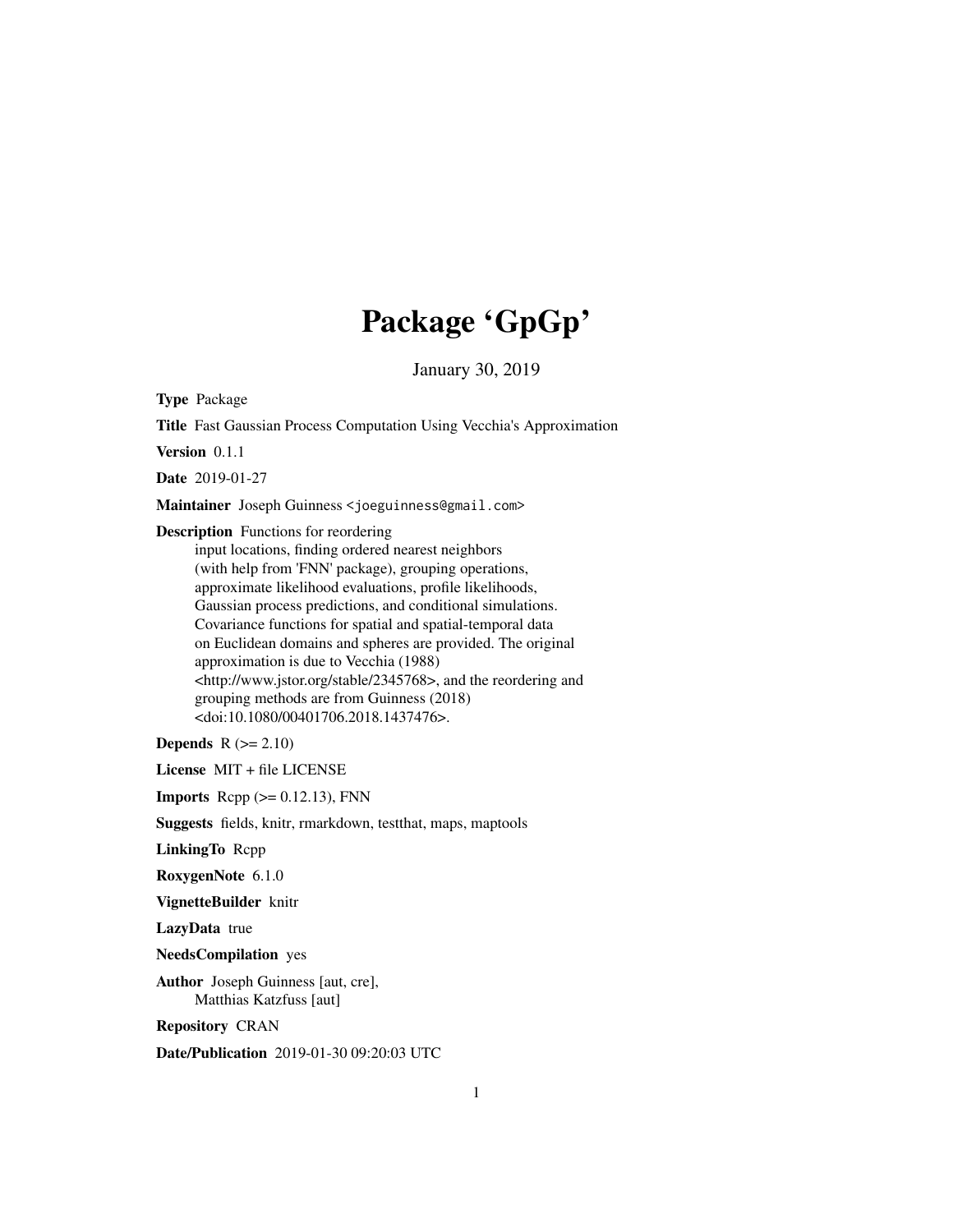## <span id="page-1-0"></span>R topics documented:

|       |                                                                                                           | $\overline{2}$ |
|-------|-----------------------------------------------------------------------------------------------------------|----------------|
|       | $fast_Gp\_sim \ldots \ldots \ldots \ldots \ldots \ldots \ldots \ldots \ldots \ldots \ldots \ldots \ldots$ | 3              |
|       |                                                                                                           | $\overline{4}$ |
|       |                                                                                                           | 5              |
|       |                                                                                                           | 6              |
|       |                                                                                                           | 6              |
|       |                                                                                                           | 8              |
|       |                                                                                                           | -8             |
|       |                                                                                                           | <b>10</b>      |
|       |                                                                                                           | 10             |
|       |                                                                                                           | <sup>11</sup>  |
|       |                                                                                                           | 12             |
|       |                                                                                                           | 13             |
|       |                                                                                                           | 13             |
|       |                                                                                                           | 14             |
|       |                                                                                                           | 15             |
|       |                                                                                                           | 16             |
|       |                                                                                                           | 16             |
|       |                                                                                                           | 17             |
|       |                                                                                                           | 18             |
|       |                                                                                                           | 19             |
|       |                                                                                                           | 20             |
|       |                                                                                                           | 21             |
|       |                                                                                                           | 23             |
|       |                                                                                                           | 25             |
|       |                                                                                                           | 26             |
|       |                                                                                                           | 28             |
|       |                                                                                                           | 30             |
|       |                                                                                                           | 31             |
|       |                                                                                                           |                |
|       |                                                                                                           |                |
| Index |                                                                                                           | 34             |

cond\_sim *Conditional Simulation using Vecchia's approximation*

## Description

With the prediction locations ordered after the observation locations, an approximation for the inverse Cholesky of the covariance matrix is computed, and standard formulas are applied to obtain a conditional simulation.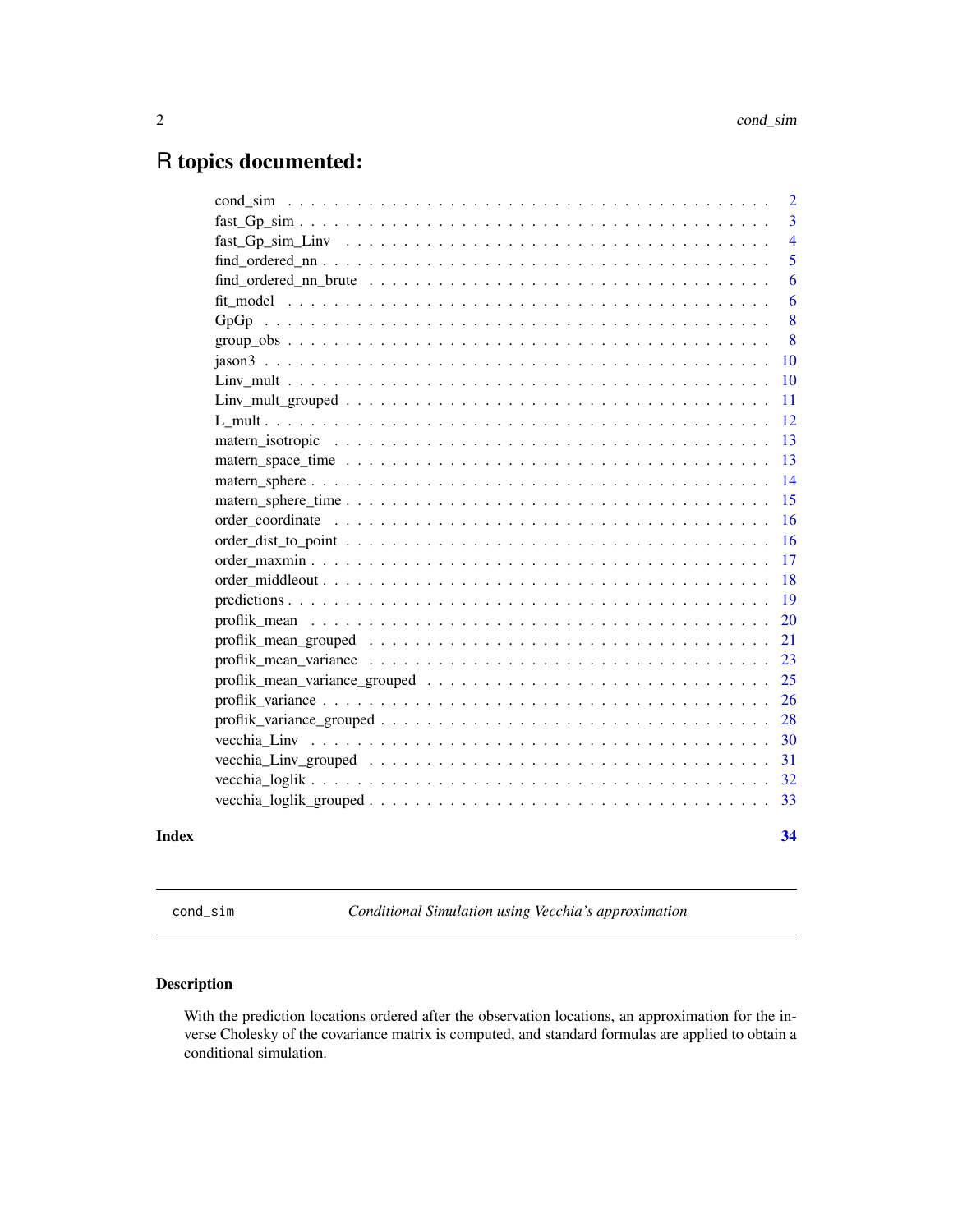#### <span id="page-2-0"></span>fast\_Gp\_sim 3

#### Usage

```
cond_sim(covparms, covfun_name = "matern_isotropic", y_obs, locs_obs,
  locs_pred, X_obs, X_pred, beta, m = 60, nsims = 1, reorder = TRUE)
```
#### Arguments

| covparms    | Covariance parameters                                                                                                                    |
|-------------|------------------------------------------------------------------------------------------------------------------------------------------|
| covfun_name | Name of covariance function                                                                                                              |
| y_obs       | Observations associated with locs obs.                                                                                                   |
| locs obs    | observation locations                                                                                                                    |
| locs_pred   | prediction locations                                                                                                                     |
| $Xo$ bs     | Design matrix for observations                                                                                                           |
| X_pred      | Design matrix for predictions                                                                                                            |
| beta        | Linear mean parameters                                                                                                                   |
| m           | Number of nearest neighbors to use. Larger m gives better approximations.                                                                |
| nsims       | Number of conditional simulations to return.                                                                                             |
| reorder     | TRUE/FALSE for whether reordering should be done. This should generally be<br>kept at TRUE, unless testing out the effect of reordering. |

fast\_Gp\_sim *Approximate GP simulation*

#### Description

Calculates an approximation to the inverse Cholesky factor of the covariance matrix using Vecchia's approximation, then the simulation is produced by solving a linear system with a vector of uncorrelated standard normals

## Usage

```
fast_Gp_sim(covparms, covfun_name = "matern_isotropic", locs, m = 30)
```
#### Arguments

| covparms    | A vector of covariance parameters appropriate for the specified covariance func-<br>tion                                                                                                                                                                                                                                                                                                                                                                                                                |
|-------------|---------------------------------------------------------------------------------------------------------------------------------------------------------------------------------------------------------------------------------------------------------------------------------------------------------------------------------------------------------------------------------------------------------------------------------------------------------------------------------------------------------|
| covfun_name | One of "matern_isotropic", "matern_space_time", "matern_sphere", or "matern_sphere_time".<br>"matern_isotropic" and "matern_sphere" have four covariance parameters, (vari-<br>ance, range, smoothness, nugget), while "matern_space_time" and "matern_sphere_time"<br>have five, (variance, spatial range, temporal range, smoothness, nugget). For<br>more details, see the documentation for each of the covariance functions by typ-<br>ing, for example, ?matern_isotropic or ?matern_sphere_time. |
| locs        | matrix of locations. Row i of locs specifies the location of element i of y, and<br>so the length of y should equal the number of rows of locs.                                                                                                                                                                                                                                                                                                                                                         |
| m           | Number of nearest neighbors to use in approximation                                                                                                                                                                                                                                                                                                                                                                                                                                                     |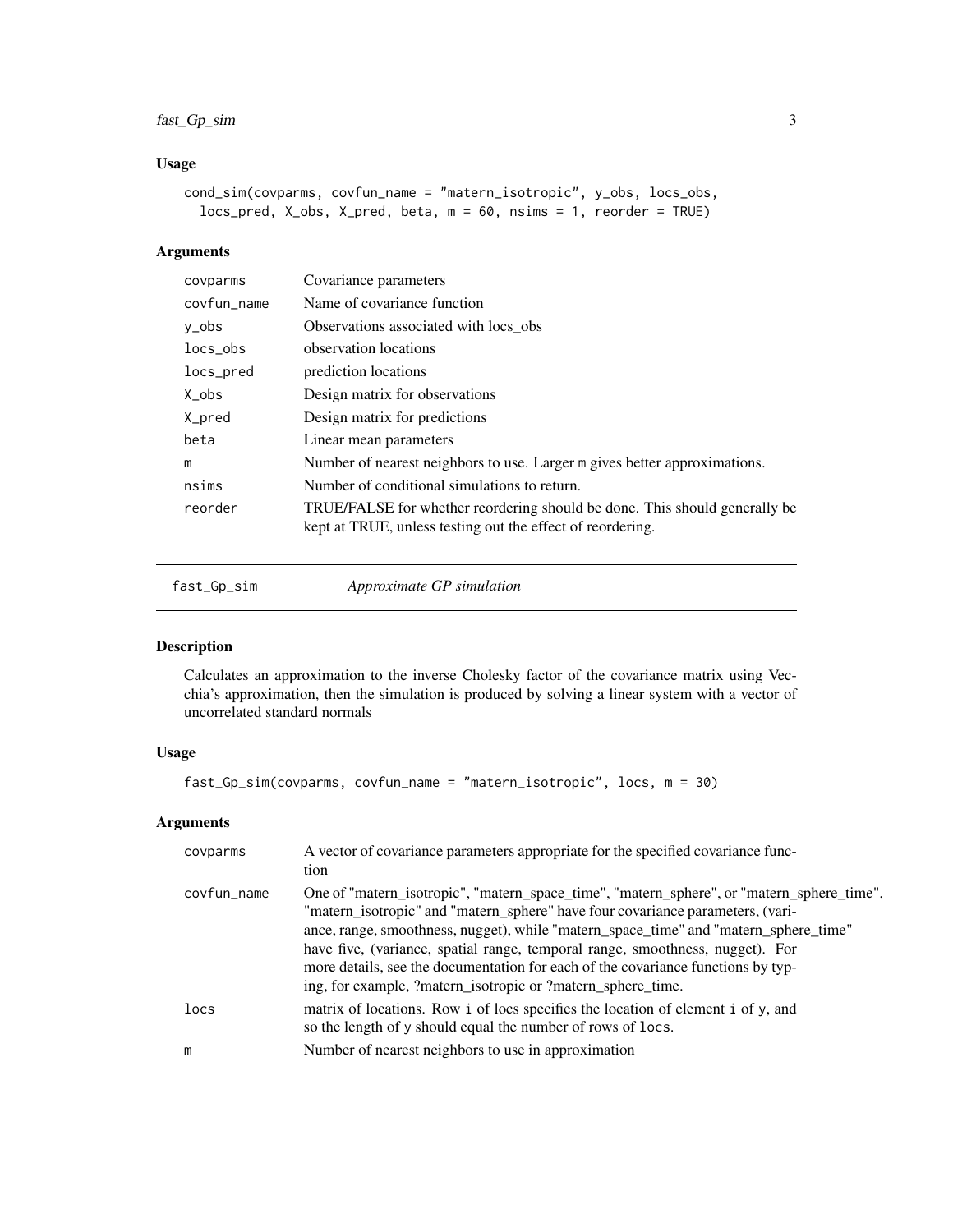#### <span id="page-3-0"></span>Value

vector of simulated values

#### Examples

```
locs <- as.matrix( expand.grid( (1:100)/100, (1:100)/100 ) )
y <- fast_Gp_sim(c(4,0.2,0.5,0), "matern_isotropic", locs, 30 )
fields::image.plot( matrix(y,100,100) )
```
fast\_Gp\_sim\_Linv *Approximate GP simulation with specified Linverse*

#### Description

In situations where we want to do many gaussian process simulations from the same model, we can compute Linverse once and reuse it, rather than recomputing for each identical simulation. This function also allows the user to input the vector of standard normals z.

#### Usage

fast\_Gp\_sim\_Linv(Linv, NNarray, z = NULL)

#### Arguments

| Linv    | Matrix containing the entries of Linverse, usually the output from vecchia Linv.                  |
|---------|---------------------------------------------------------------------------------------------------|
| NNarray | Matrix of nearest neighbor indices, usually the output from f ind_ordered_nn                      |
| Z.      | Optional vector of standard normals. If not specified, these are computed within<br>the function. |

#### Value

vector of simulated values

```
locs <- as.matrix( expand.grid( (1:100)/100, (1:100)/100 ) )
ord <- order_maxmin(locs)
locsord <- locs[ord,]
m < -10NNarray <- find_ordered_nn(locsord,m)
covparms <- c(2, 0.2, 1, 0)
Linv <- vecchia_Linv( covparms, "matern_isotropic", locsord, NNarray )
y <- fast_Gp_sim_Linv(Linv,NNarray)
y[ord] <- y
fields::image.plot( matrix(y,100,100) )
```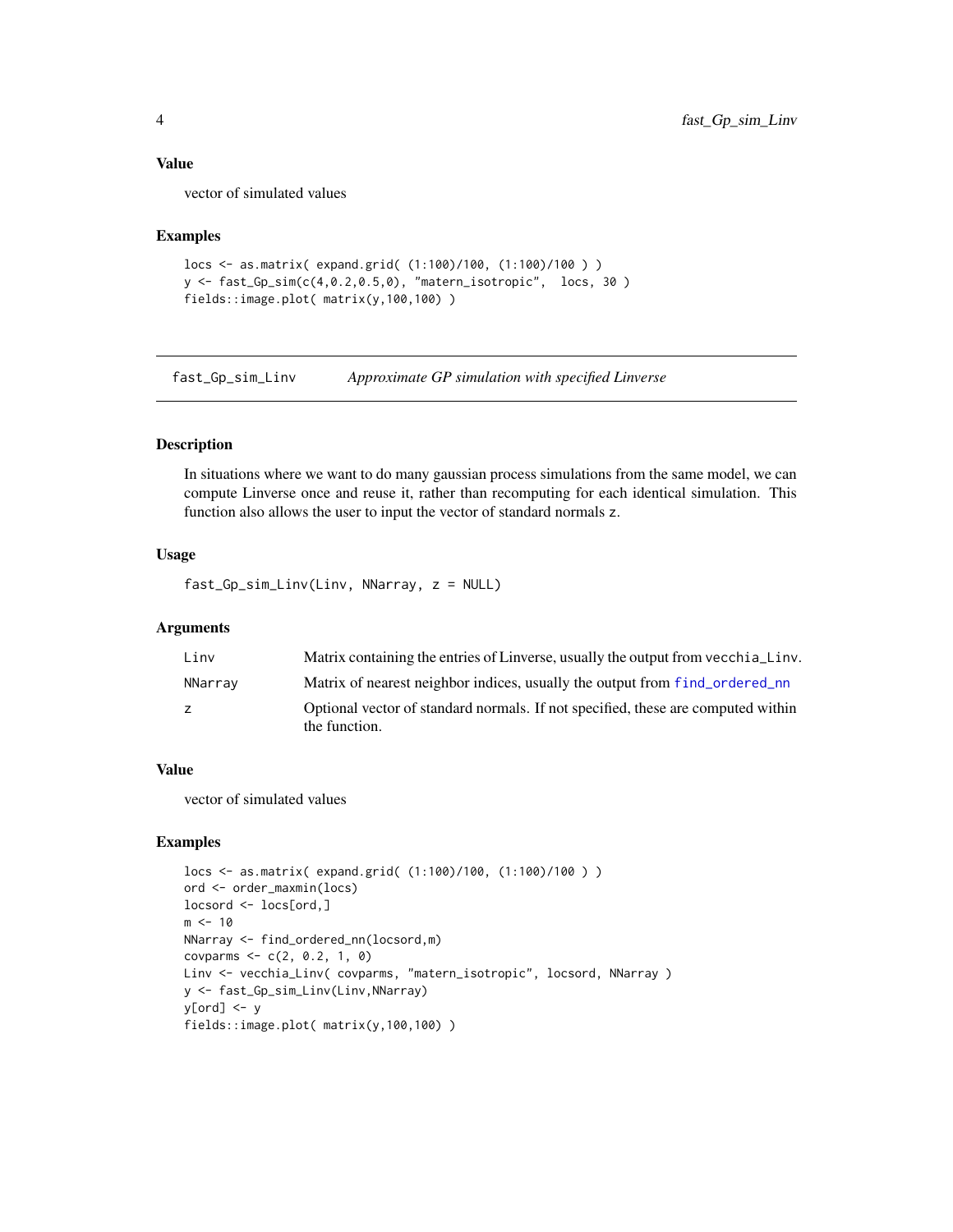<span id="page-4-1"></span><span id="page-4-0"></span>

#### **Description**

Given a matrix of reordered locations, find the m nearest neighbors to each location, subject to the neighbors coming previously in the ordering. The algorithm uses the kdtree algorithm in the FNN package, adapted to the setting where the nearest neighbors must come from previous in the ordering.

#### Usage

```
find_ordered_nn(locs, m, lonlat = FALSE, space_time = FALSE,
  st_scale = NULL)
```
#### Arguments

| locs       | A matrix of locations. Each row of locs contains a location, which can be a<br>point in Euclidean space R^d, a point in space-time R^d x T, a longitude and<br>latitude (in degrees) giving a point on the sphere, or a longitude, latitude, and<br>time giving a point in the sphere-time domain. |
|------------|----------------------------------------------------------------------------------------------------------------------------------------------------------------------------------------------------------------------------------------------------------------------------------------------------|
| m          | Number of neighbors to return                                                                                                                                                                                                                                                                      |
| lonlat     | TRUE/FALSE whether locations are longitudes and latitudes.                                                                                                                                                                                                                                         |
| space_time | TRUE if locations are euclidean space-time locations, FALSE otherwise. If set<br>to TRUE, temporal dimension is ignored.                                                                                                                                                                           |
| st_scale   | two-vector giving the amount by which the spatial and temporal coordinates are<br>scaled. If NULL, the function uses the locations to automatically select a scaling.<br>If set to FALSE, temporal dimension treated as another spatial dimension (not<br>recommended).                            |

#### Value

An matrix containing the indices of the neighbors. Row i of the returned matrix contains the indices of the nearest m locations to the i'th location. Indices are ordered within a row to be increasing in distance. By convention, we consider a location to neighbor itself, so the first entry of row i is i, the second entry is the index of the nearest location, and so on. Because each location neighbors itself, the returned matrix has m+1 columns.

```
locs <- as.matrix( expand.grid( (1:40)/40, (1:40)/40 ) )
ord <- order_maxmin(locs) # calculate an ordering
locsord <- locs[ord,] # reorder locations
m < - 20NNarray <- find_ordered_nn(locsord,20) # find ordered nearest 20 neighbors
ind <-100# plot all locations in gray, first ind locations in black,
```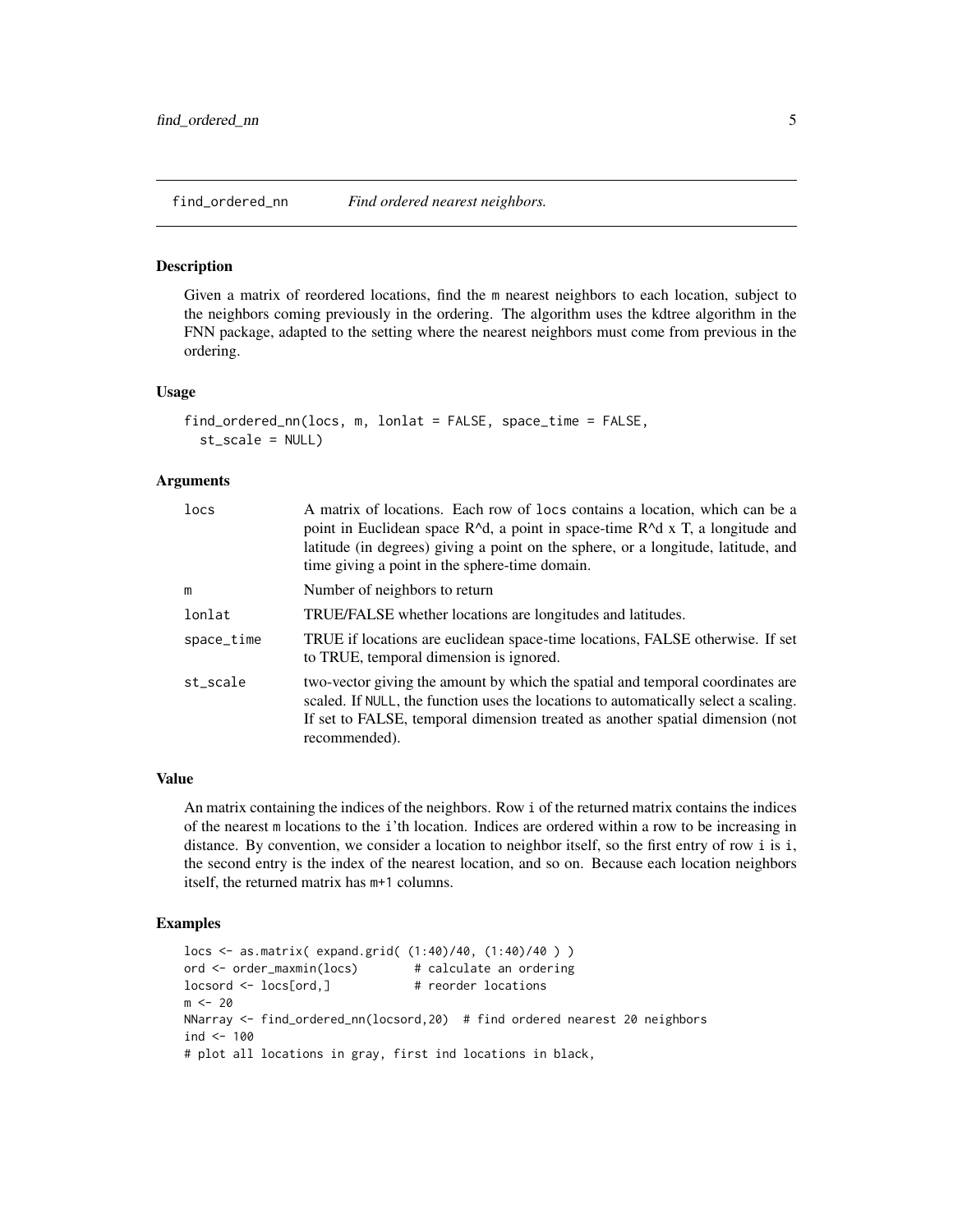```
# ind location with magenta circle, m neighhbors with blue circle
plot( \text{locs[,1], \text{locs[,2],} pch = 16, col = "gray" )
points( locsord[1:ind,1], locsord[1:ind,2], pch = 16 )
points( locsord[ind,1], locsord[ind,2], col = "magenta", cex = 1.5 )
points( locsord[NNarray[ind,2:(m+1)],1],
    locsord[NNarray[ind,2:(m+1)],2], col = "blue", cex = 1.5)
```
find\_ordered\_nn\_brute *Naive brute force nearest neighbor finder*

#### Description

Naive brute force nearest neighbor finder

#### Usage

find\_ordered\_nn\_brute(locs, m)

#### Arguments

| locs | matrix of locations |
|------|---------------------|
| m    | number of neighbors |

#### Value

integer vector giving ordering

#### Description

Given a response, set of locations, (optionally) a design matrix, and a specified covariance function, return the maximum approximate likelihood estimates, using Vecchia's likelihood approximation.

#### Usage

```
fit_model(y, locs, X = NULL, covfun_name = "matern_isotropic",
  silent = FALSE, group = TRUE, reorder = TRUE)
```
<span id="page-5-0"></span>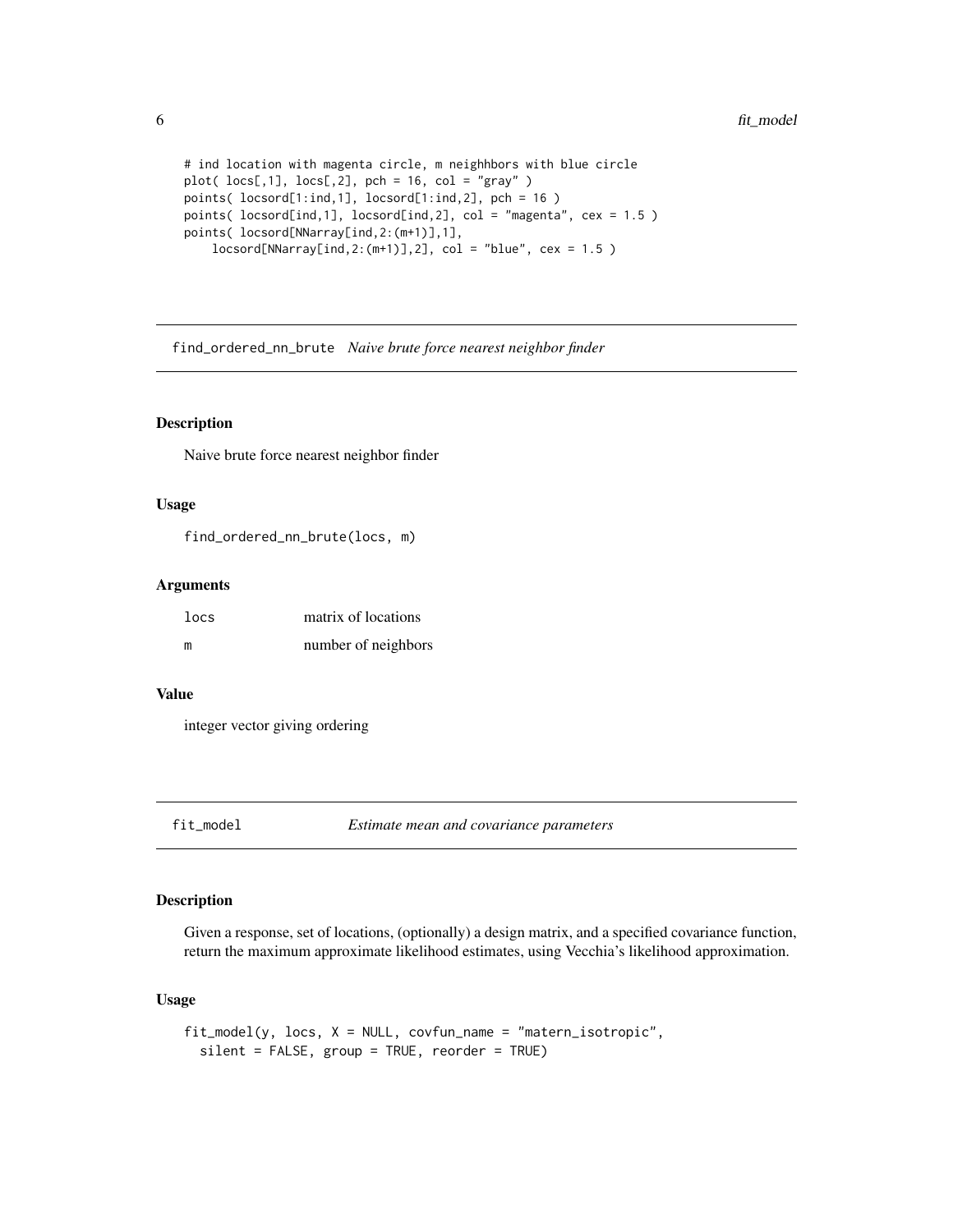#### fit\_model 7

#### Arguments

| y           | response vector                                                                                                                                                                                                              |
|-------------|------------------------------------------------------------------------------------------------------------------------------------------------------------------------------------------------------------------------------|
| locs        | matrix of locations. Each row is a single spatial or spatial-temporal location. If<br>using one of the "matern_sphere" covariance functions, the locations should be<br>longitudes and latitudes (in that order) in degrees. |
| X           | design matrix. Each row contains covariates for the corresponding observation<br>in y. If not specified, the function sets $X$ to be a matrix with a single column of<br>ones, that is, a constant mean function.            |
| covfun_name | string name of a covariance function. Currently supported are "matern_isotropic",<br>"matern_sphere", and "matern_sphere_time".                                                                                              |
| silent      | TRUE/FALSE for whether to print some information during fitting.                                                                                                                                                             |
| group       | TRUE/FALSE for whether to use the grouped version of the approximation<br>(Guinness, 2018) or not. The grouped version is used by default.                                                                                   |
| reorder     | TRUE/FALSE indicating whether maxmin ordering should be used (TRUE) or<br>whether no reordering should be done before fitting (FALSE).                                                                                       |

#### Details

The fit\_model is a user-friendly model fitting function that automatically performs many of the auxiliary tasks needed for using Vecchia's approximation, including reordering, computing nearest neighbors, grouping, and optimization. Optimization proceeds in several steps, using increasingly accurate versions of the approximation. The first step using 5 neighbors, then 15 neighbors, and the last step uses 30 neighbors. The actual number of neighbors in the grouped version is guaranteed to be larger, though depends on the ordering and the configuration of the locations. We recommend always using group = TRUE since the grouping is guaranteed to improve the approximation.

The Jason-3 windspeed vignette is a useful source for a use-case of the fit\_model function for data on sphere. The example below shows a very small example with a simulated dataset in 2d.

#### Value

A list object containing covariance parameter estimates, mean parameter estimates, and covariance matrix for mean parameter estimates.

```
n1 < -10n2 < -10n \leq -n1*n2locs <- as.matrix( expand.grid( (1:n1)/n1, (1:n2)/n2 ) )
covparms \leq c(2, 0.1, 1/2, 0)y <- 7 + fast_Gp_sim(covparms, "matern_isotropic", locs)
X \leftarrow \text{as_matrix}(\text{rep}(1,n))fit <- fit_model(y, locs, X, "matern_isotropic")
fit
```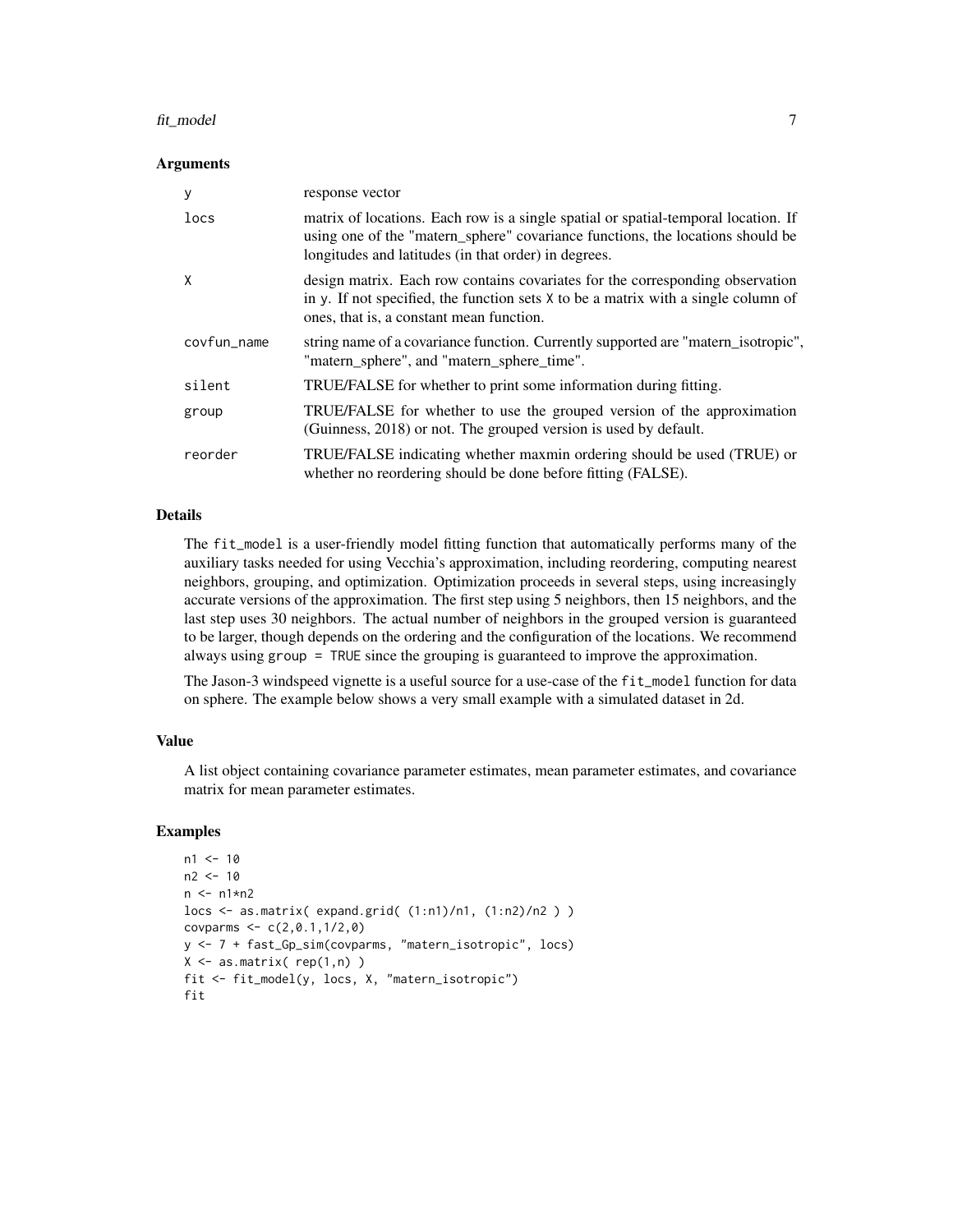#### <span id="page-7-0"></span>**Description**

Vecchia's (1988) Gaussian process approximation has emerged among its competitors as a leader in computational scalability and accuracy. This package includes implementations of the original approximation, as well as several updates to it, including the reordered and grouped versions of the approximation outlined in Guinness (2018).

#### Details

The main functions of the package are fit\_model, and [predictions](#page-18-1). fit\_model returns maximum likelihood estimates for covariance parameters and linear mean parameters. The user is expected to store the response in a vector y and the locations–either spatial or spatial-temporal–in a matrix locs, which contains in each row the spatial or spatial-temporal location of the corresponding response. The user is also expected to select a covariance function and specify it with a string. Currently supported functions are "matern\_isotropic" for spatial data, "matern\_sphere" for spatial data over the globe, and "matern\_sphere\_time" for spatial-temporal data over the globe. For the sphere the coordinates should be expressed in longitudes and latitudes. If there are covariates, they can be expressed via a design matrix X, each row containing the covariates corresponding to the same row in locs.

For [predictions](#page-18-1), the user should specify prediction locations locs\_pred and a prediction design matrix X\_pred.

The vignettes are intended to be helpful for getting a sense of how these functions work. The windspeed vignette can be a guide for spatial and spatial-temporal data over the globe.

For Gaussian process researchers, the package also provides access to likelihood and profile likelihood functions, reordering functions, nearest neighbor-finding functions, grouping (partitioning) functions, and approximate simulation functions. We think that there is potential for improving the grouping algorithms, and scope for improving the approximations by tailoring the choice of ordering and the grouping algorithm to suit one another.

group\_obs *Automatic grouping (partitioning) of locations*

#### **Description**

Take in an array of nearest neighbors, and automatically partition the array into groups that share neighbors. This is helpful to speed the computations and improve their accuracy. The function returns a list, with each list element containing one or several rows of NNarray. The algorithm attempts to find groupings such that observations within a group share many common neighbors.

#### Usage

group\_obs(NNarray, exponent = 2)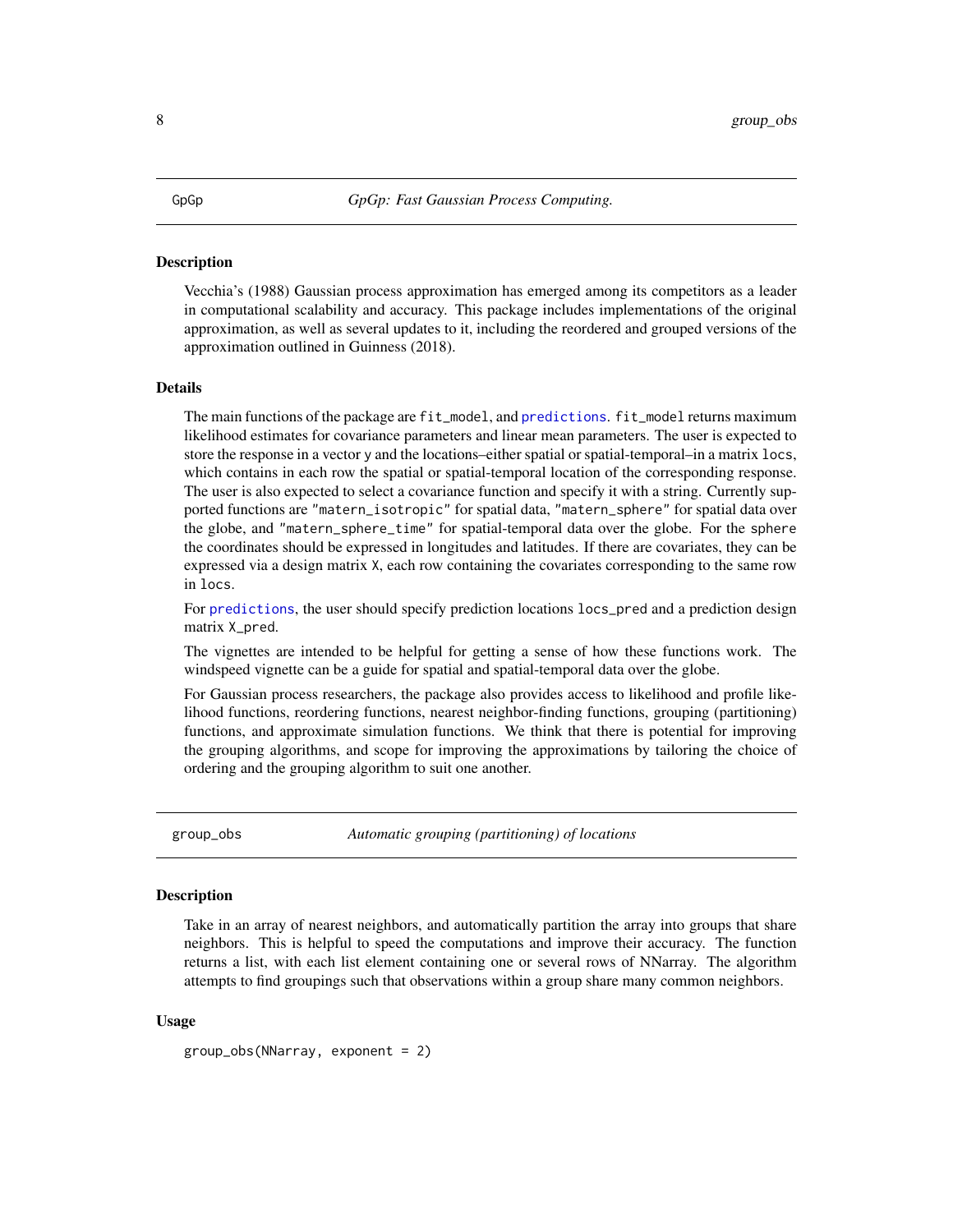#### <span id="page-8-0"></span>group\_obs 9

#### Arguments

| NNarrav  | Matrix of nearest neighbor indices, usually the result of find_ordered_nn.                                                                                      |
|----------|-----------------------------------------------------------------------------------------------------------------------------------------------------------------|
| exponent | Within the algorithm, two groups are merged if the number of unique neighbors<br>raised to the exponent power is less than the sum of the unique numbers raised |
|          | to the exponent power from the two groups.                                                                                                                      |

#### Value

A list with elements defining the grouping. The list entries are:

- all\_inds: vector of all indices of all blocks.
- last\_ind\_of\_block: The ith entry tells us the location in all\_inds of the last index of the ith block. Thus the length of last\_ind\_of\_block is the number of blocks, and last\_ind\_of\_block can be used to chop all\_inds up into blocks.
- global\_resp\_inds: The ith entry tells us the index of the ith response, as ordered in all\_inds.
- local\_resp\_inds: The ith entry tells us the location within the block of the response index.
- last\_resp\_of\_block: The ith entry tells us the location within local\_resp\_inds and global\_resp\_inds of the last index of the ith block. last\_resp\_of\_block is to global\_resp\_inds and local\_resp\_inds as last\_ind\_of\_block is to all\_inds.

```
locs <- matrix( runif(200), 100, 2 ) # generate random locations
ord <- order_maxmin(locs) # calculate an ordering
locsord <- locs[ord,] \qquad \qquad \qquad \text{# reorder locations}m < - 10NNarray <- find_ordered_nn(locsord,m) # m nearest neighbor indices
NNlist2 <- group_obs(NNarray) \qquad # join blocks if joining reduces squares
NNlist3 <- group_obs(NNarray,3) # join blocks if joining reduces cubes
object.size(NNarray)
object.size(NNlist2)
object.size(NNlist3)
mean( NNlist2[["local_resp_inds"]] - 1 ) # average number of neighbors (exponent 2)
mean( NNlist3[["local_resp_inds"]] - 1 ) # average number of neighbors (exponent 3)
all_inds <- NNlist2$all_inds
last_ind_of_block <- NNlist2$last_ind_of_block
inds_of_block_2 <- all_inds[ (last_ind_of_block[1] + 1):last_ind_of_block[2] ]
local_resp_inds <- NNlist2$local_resp_inds
global_resp_inds <- NNlist2$global_resp_inds
last_resp_of_block <- NNlist2$last_resp_of_block
local_resp_of_block_2 <-
   local_resp_inds[(last_resp_of_block[1]+1):last_resp_of_block[2]]
global_resp_of_block_2 <-
    global_resp_inds[(last_resp_of_block[1]+1):last_resp_of_block[2]]
inds_of_block_2[local_resp_of_block_2]
```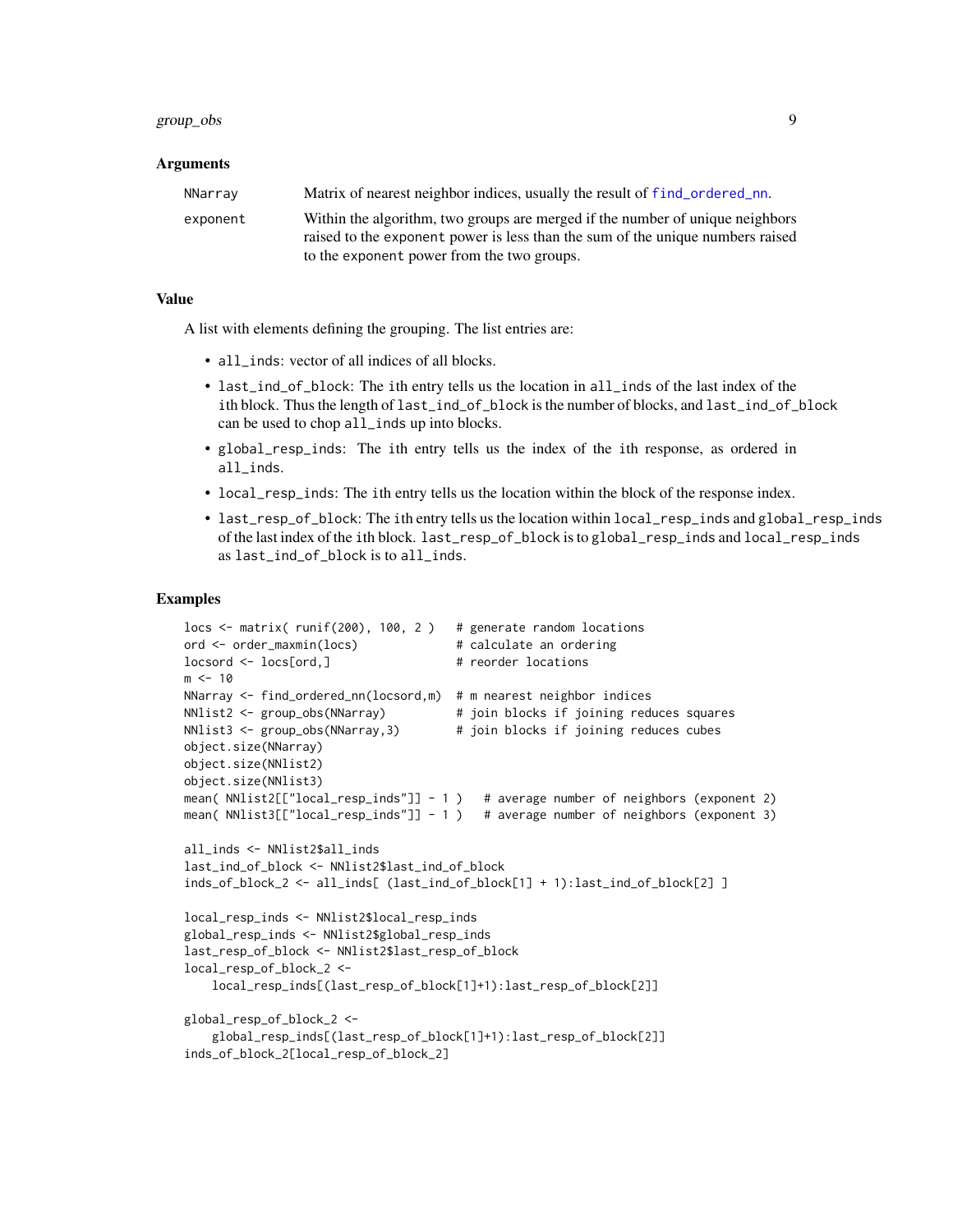<span id="page-9-0"></span># these last two should be the same

jason3 *Windspeed measurements from Jason-3 Satellite*

#### Description

A dataset containing lightly preprocessed windspeed values from the Jason-3 satellite. Observations near clouds and ice have been removed, and the data have been aggregated (averaged) over 10 second intervals. Jason-3 reports windspeeds over the ocean only. The data are from a six day period between August 4 and 9 of 2016.

#### Usage

jason3

#### Format

A data frame with 18973 rows and 4 columns

windspeed wind speed, in maters per second

lon longitude in degrees between 0 and 360

lat latitude in degrees between -90 and 90

time time in seconds from midnight August 4

#### Source

<https://www.nodc.noaa.gov/SatelliteData/jason/>

Linv\_mult *Multiply approximate inverse Cholesky by a vector*

#### Description

Vecchia's approximation implies a sparse approximation to the inverse Cholesky factor of the covariance matrix. This function returns the result of multiplying that matrix by a vector.

#### Usage

Linv\_mult(Linv, z, NNarray)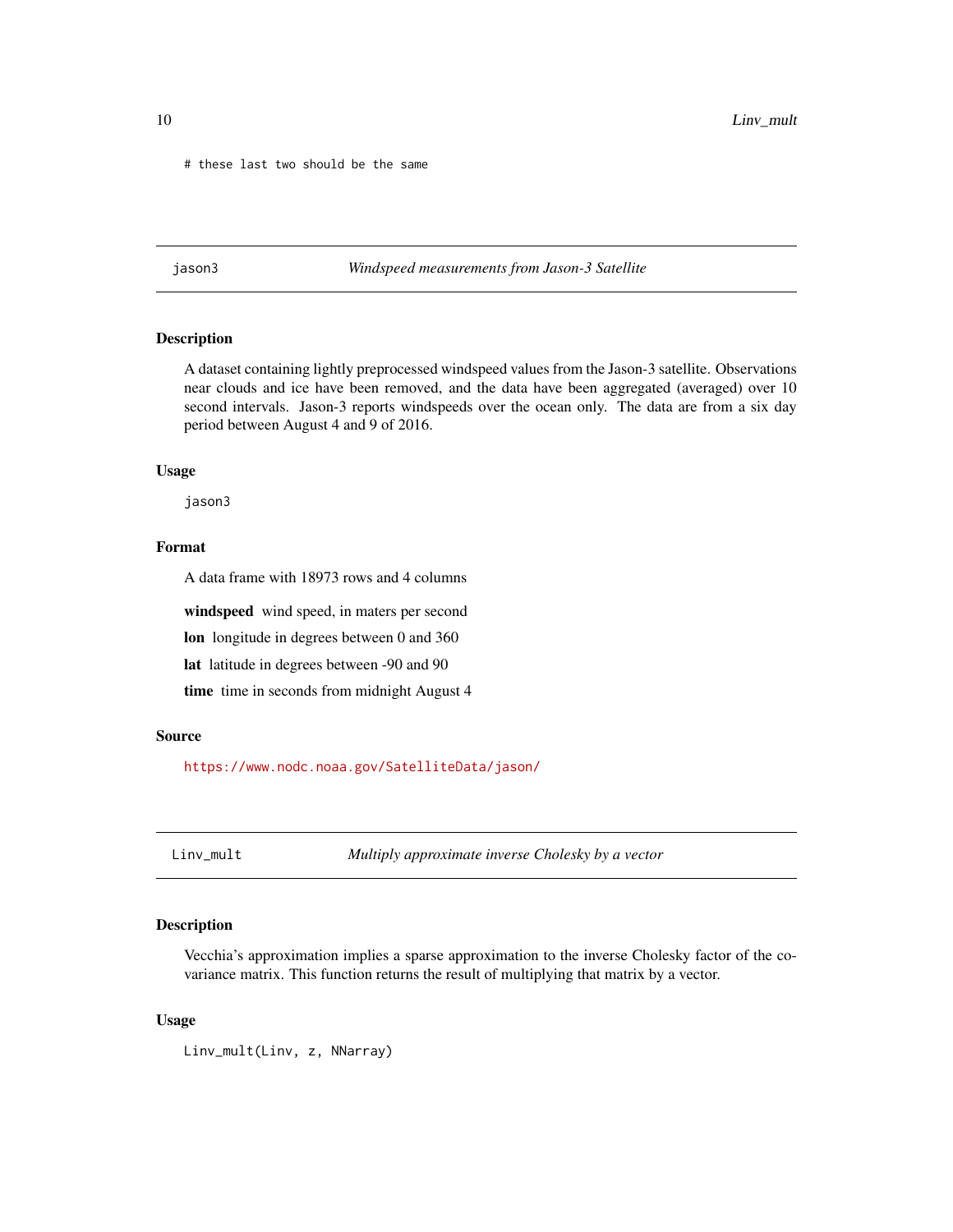#### <span id="page-10-0"></span>Arguments

| Linv    | Entries of the sparse inverse Cholesky factor, usually the output from vecchia Linv.                                                                                                                  |
|---------|-------------------------------------------------------------------------------------------------------------------------------------------------------------------------------------------------------|
| z.      | the vector to be multiplied                                                                                                                                                                           |
| NNarray | A matrix of indices, usually the output from f ind_ordered_nn. Row i contains<br>the indices of the observations that observation i conditions on. By convention,<br>the first element of row i is i. |

#### Value

the product of the sparse inverse Cholesky factor with a vector

#### Examples

```
n <- 2000
locs <- matrix( runif(2*n), n, 2 )
covparms <- c(2, 0.2, 0.75, 0.1)
ord <- order_maxmin(locs)
NNarray <- find_ordered_nn(locs,20)
Linv <- vecchia_Linv( covparms, "matern_isotropic", locs, NNarray )
z1 \leftarrow \text{norm}(n)y <- fast_Gp_sim_Linv(Linv,NNarray,z1)
z2 <- Linv_mult(Linv, y, NNarray)
print( sum( (z1-z2)^2 ) )
```
Linv\_mult\_grouped *Multiply approximate inverse Cholesky by a vector*

#### Description

Vecchia's approximation implies a sparse approximation to the inverse Cholesky factor of the covariance matrix. This function returns the result of multiplying that matrix by a vector.

#### Usage

```
Linv_mult_grouped(Linv, z, NNlist)
```
#### Arguments

| Linv   | Entries of the sparse inverse Cholesky factor, usually the output from vecchial inv.  |
|--------|---------------------------------------------------------------------------------------|
|        | the vector to be multiplied                                                           |
| NNlist | A list with grouped neighbor information. Usually the output from group_obs(NNarray). |

#### Value

the product of the sparse inverse Cholesky factor with a vector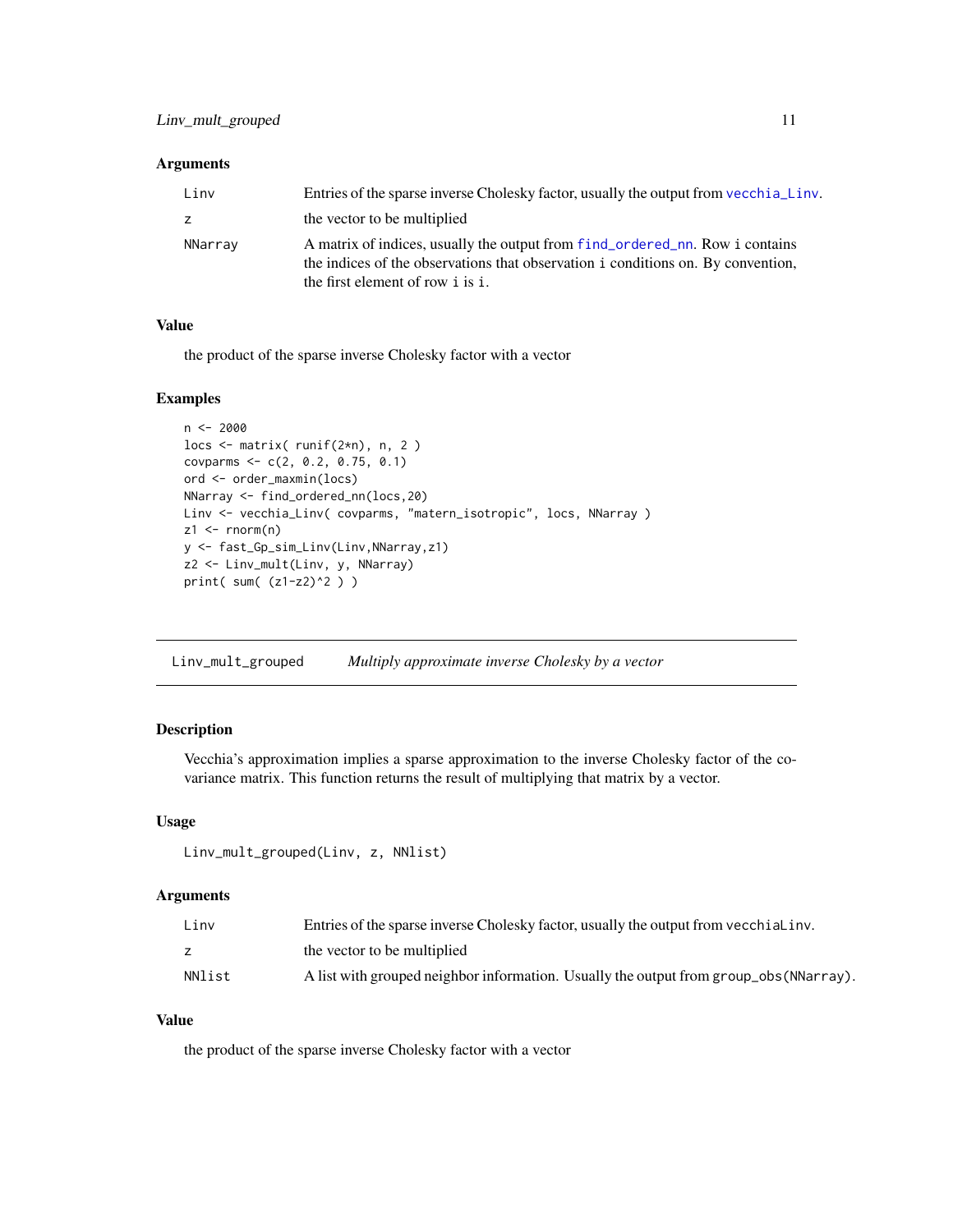#### Examples

```
n < -2000locs \leq matrix( runif(2*n), n, 2)
covparms <- c(2, 0.2, 0.75, 0.1)
ord <- order_maxmin(locs)
NNarray <- find_ordered_nn(locs,20)
Linv <- vecchia_Linv( covparms, "matern_isotropic", locs, NNarray )
z1 \le- rnorm(n)y <- fast_Gp_sim_Linv(Linv,NNarray,z1)
z2 <- Linv_mult(Linv, y, NNarray)
print( sum( (z1-z2)^2 ) )
```
L\_mult *Multiply approximate Cholesky by a vector*

#### Description

Vecchia's approximation implies a sparse approximation to the inverse Cholesky factor of the covariance matrix. This function returns the result of multiplying the inverse of that matrix by a vector (i.e. an approximation to the Cholesky factor).

#### Usage

L\_mult(Linv, z, NNarray)

#### Arguments

| Linv    | Entries of the sparse inverse Cholesky factor, usually the output from vecchia Linv.                                                                                                                  |
|---------|-------------------------------------------------------------------------------------------------------------------------------------------------------------------------------------------------------|
|         | the vector to be multiplied                                                                                                                                                                           |
| NNarray | A matrix of indices, usually the output from f ind_ordered_nn. Row i contains<br>the indices of the observations that observation i conditions on. By convention,<br>the first element of row i is i. |

#### Value

the product of the Cholesky factor with a vector

```
n < -2000locs <- matrix( runif(2*n), n, 2 )
covparms <- c(2, 0.2, 0.75, 0.1)
ord <- order_maxmin(locs)
NNarray <- find_ordered_nn(locs,20)
Linv <- vecchia_Linv( covparms, "matern_isotropic", locs, NNarray )
z < - rnorm(n)
y1 <- fast_Gp_sim_Linv(Linv,NNarray,z)
y2 <- L_mult(Linv, z, NNarray)
print( sum( (y1-y2)^2 ) )
```
<span id="page-11-0"></span>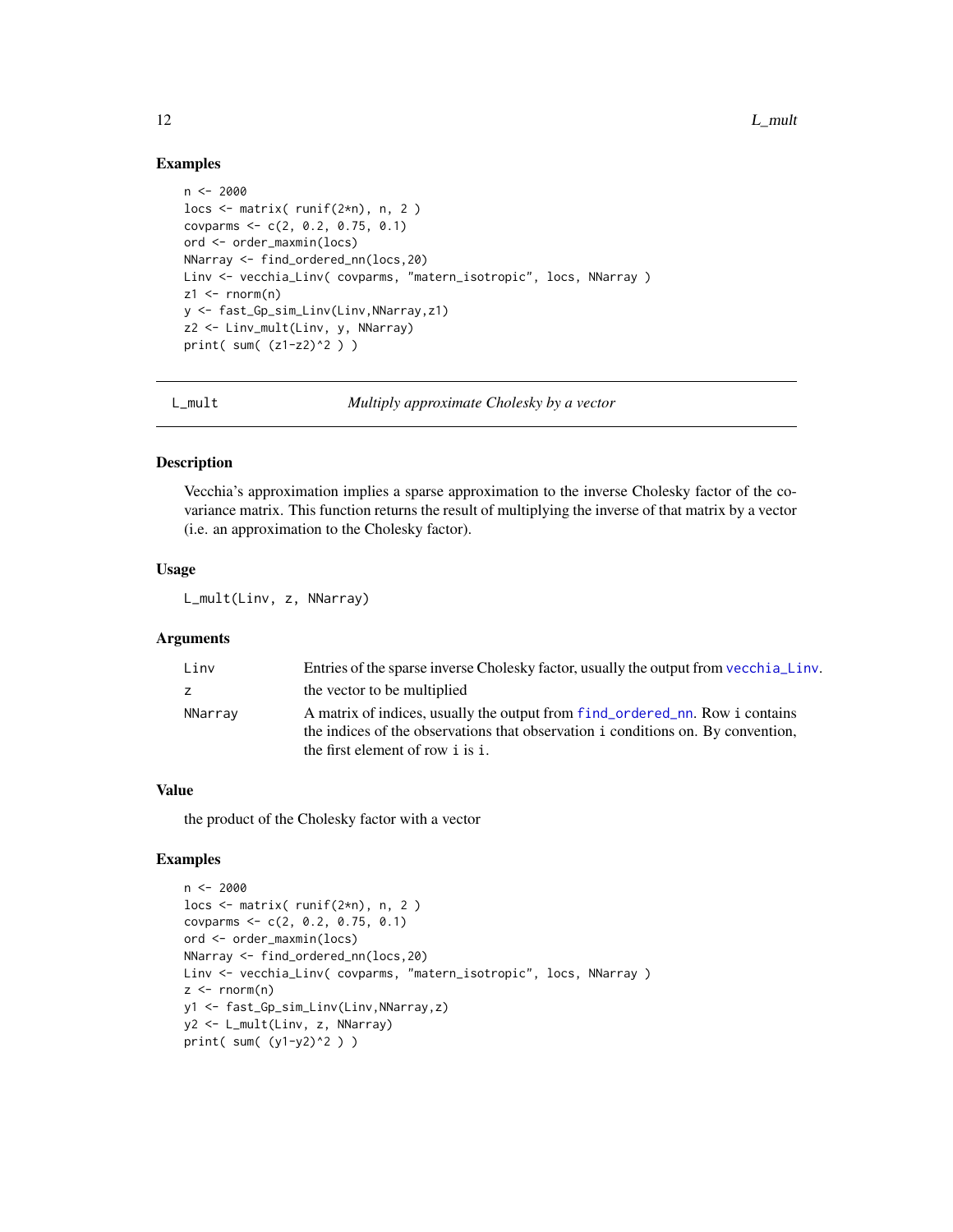<span id="page-12-0"></span>matern\_isotropic *Isotropic Matern covariance function*

#### Description

From a matrix of locations and covariance parameters of the form (variance, range, smoothness, nugget), return the square matrix of all pairwise covariances.

#### Usage

matern\_isotropic(covparms, locs)

#### Arguments

| covparms | A vector giving positive-valued covariance parameters in the form (variance,            |
|----------|-----------------------------------------------------------------------------------------|
|          | range, smoothness, nugget)                                                              |
| locs     | A matrix with n rows and d columns. Each row of locs gives a point in R <sup>^</sup> d. |

#### Value

A matrix with n rows and n columns, with the i,j entry containing the covariance between observations at locs[i,] and locs[j,].

#### Parameterization

The covariance parameter vector is (variance, range, smoothness, nugget) =  $(\sigma^2, \alpha, \nu, \tau^2)$ , and the covariance function is parameterized as

$$
M(x, y) = \sigma^{2} 2^{1-\nu} / \Gamma(\nu) (||x - y||/\alpha)^{\nu} K_{\nu} (||x - y||/\alpha)
$$

The nugget value  $\sigma^2 \tau^2$  is added to the diagonal of the covariance matrix. NOTE: the nugget is  $\sigma^2 \tau^2$ , not  $\tau^2$ . The reason for this choice is for simpler profiling of  $\sigma^2$ .

matern\_space\_time *Space-time Matern-covariance function*

#### Description

From a matrix of locations and times and a vector covariance parameters of the form (variance, spatial range, temporal range, smoothness, nugget), return the square matrix of all pairwise covariances.

#### Usage

```
matern_space_time(covparms, locstime)
```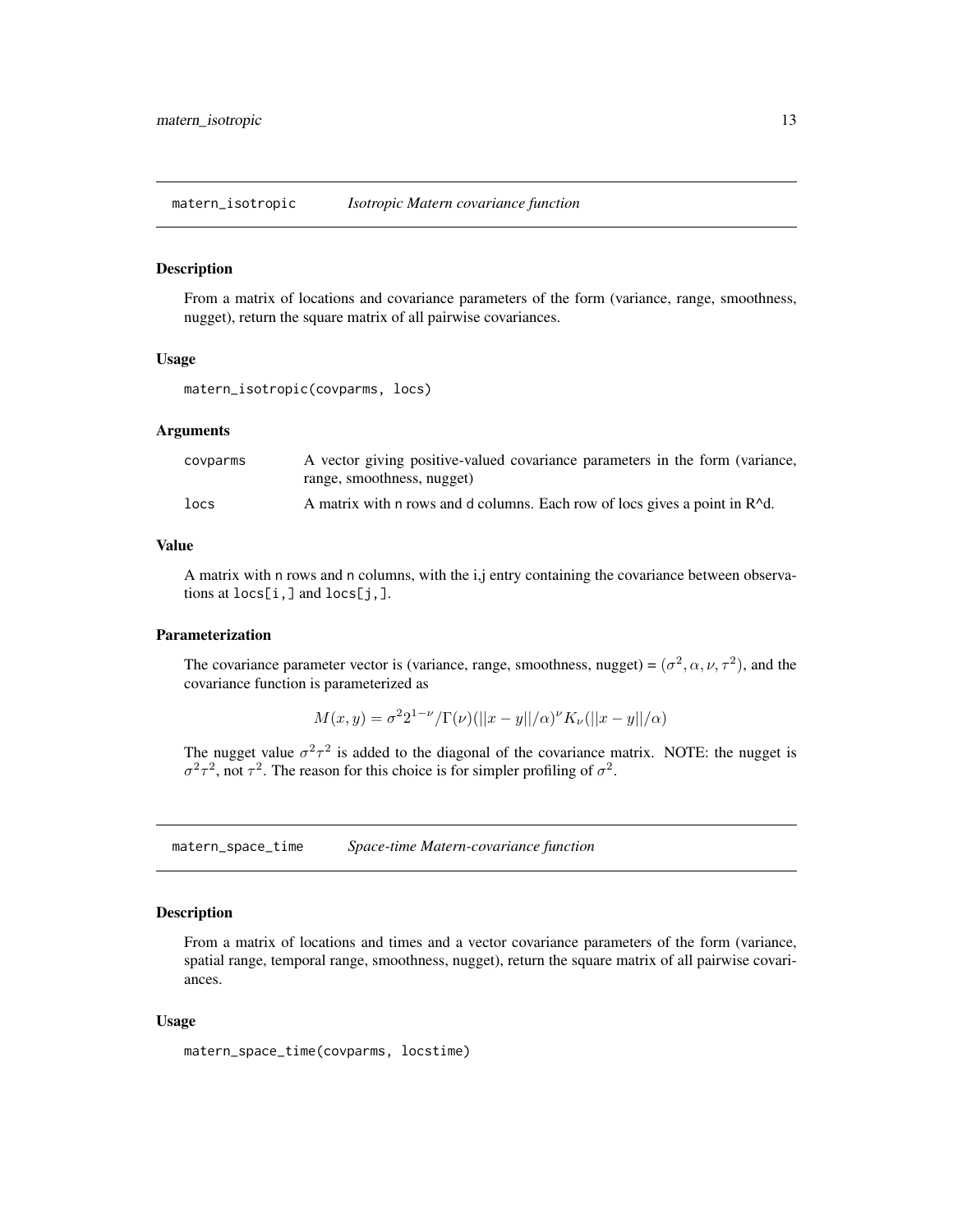#### <span id="page-13-0"></span>Arguments

| covparms | A vector giving positive-valued covariance parameters in the form (variance,<br>spatial range, temporal range, smoothness, nugget)                                                  |
|----------|-------------------------------------------------------------------------------------------------------------------------------------------------------------------------------------|
| locstime | A matrix with n rows and d+1 columns. The first d columns give a location in<br>$R^{\wedge}d$ , and the last column gives a time. Each row corresponds to a space-time<br>location. |

#### Value

A matrix with n rows and n columns, with the i, j entry containing the covariance between observations at locstime[i,] and locstime[j,].

matern\_sphere *Isotropic Matern covariance function on sphere*

#### Description

From a matrix of longitudes and latitudes and a vector covariance parameters of the form (variance, range, smoothness, nugget), return the square matrix of all pairwise covariances.

#### Usage

matern\_sphere(covparms, lonlat)

#### Arguments

| covparms | A vector giving positive-valued covariance parameters in the form (variance,<br>range, smoothness, nugget)                                                      |
|----------|-----------------------------------------------------------------------------------------------------------------------------------------------------------------|
| lonlat   | A matrix with n rows and one column with longitudes in (-180,180) and one<br>column of latitudes in (-90,90). Each row of locs describes a point on the sphere. |

#### Value

A matrix with n rows and n columns, with the i,j entry containing the covariance between observations at lonlat[i,] and lonlat[j,].

#### Matern on Sphere Domain

The function first calculates the  $(x,y,z)$  3D coordinates, and then inputs the resulting locations into maternIsotropic. This means that we construct covariances on the sphere by embedding the sphere in a 3D space. There has been some concern expressed in the literature that such embeddings may produce distortions. The source and nature of such distortions has never been articulated, and to date, no such distortions have been documented. Guinness and Fuentes (2016) argue that 3D embeddings produce reasonable models for data on spheres.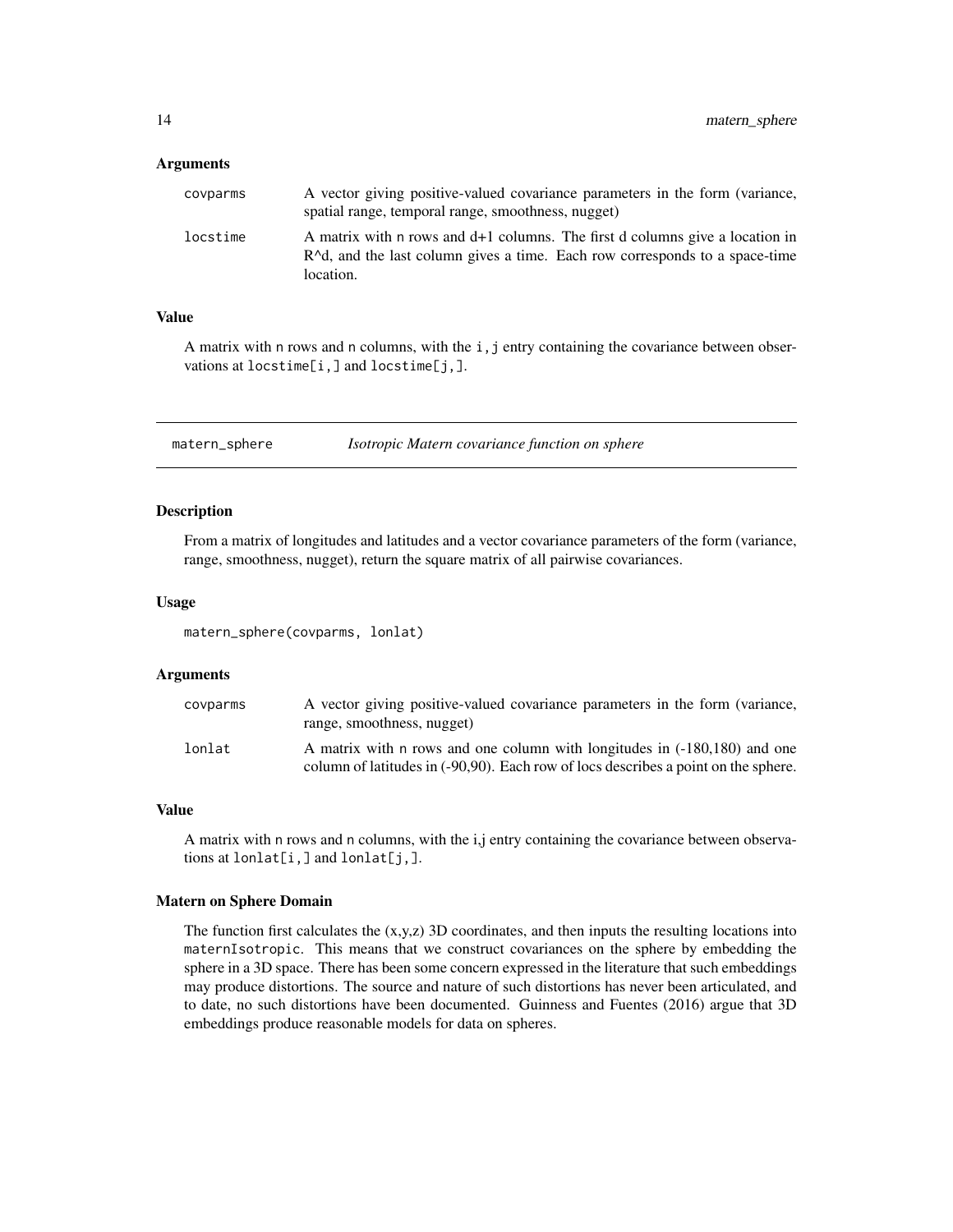<span id="page-14-0"></span>matern\_sphere\_time *Isotropic Matern covariance function on sphere-time*

#### Description

From a matrix of longitudes, latitudes, and times and a vector covariance parameters of the form (variance, spatial range, temporal range, smoothness, nugget), return the square matrix of all pairwise covariances.

#### Usage

matern\_sphere\_time(covparms, lonlattime)

#### Arguments

| covparms   | A vector giving positive-valued covariance parameters in the form (variance,<br>spatial range, temporal range, smoothness, nugget)                                                                   |
|------------|------------------------------------------------------------------------------------------------------------------------------------------------------------------------------------------------------|
| lonlattime | A matrix with n rows and one column with longitudes in (-180,180), one column<br>of latitudes in (-90,90), and one column of times. Each row of locs describes a<br>point on the sphere-time domain. |

#### Value

A matrix with n rows and n columns, with the i,j entry containing the covariance between observations at lonlattime[i,] and lonlattime[j,].

#### Matern on Sphere-Time Domain

The function first calculates the  $(x,y,z)$  3D spatial coordinates, and scales the spatial coordinates by the spatial range and the temporal coordinates by the temporal range. Then the scaled coordinates are input into maternIsotropic. This means that we construct covariances on the sphere-time by embedding the sphere-time domain in a 4D space, with a different range parameter for the three spatial dimensions versus the one temporal dimension. There has been some concern expressed in the literature that embedding points on the sphere into a 3D domain may cause distortions. The source and nature of such distortions has never been articulated, and to date, no such distortions have been documented. Guinness and Fuentes (2016) argue that 3D embeddings produce reasonable models for data on spheres.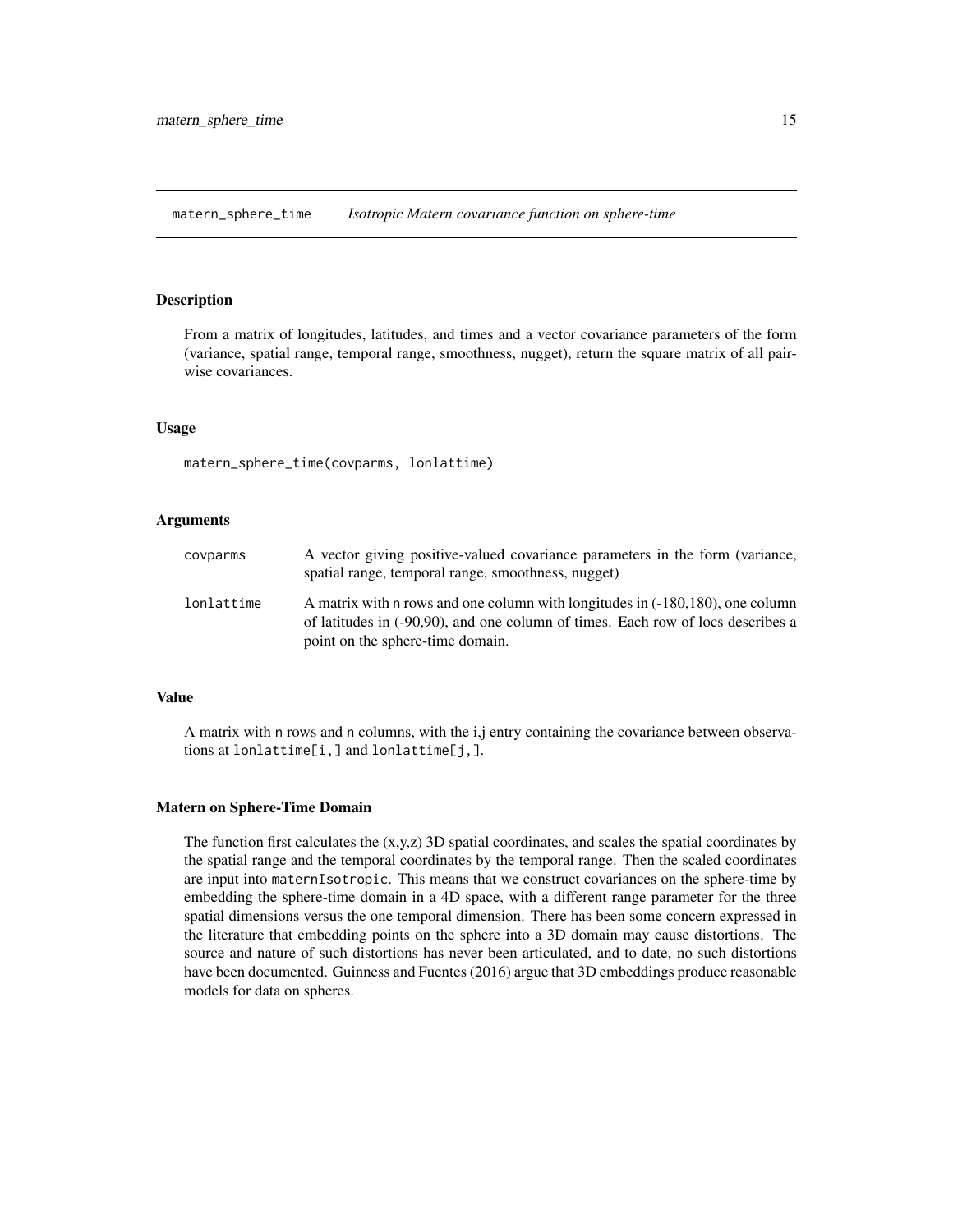<span id="page-15-0"></span>order\_coordinate *Sorted coordinate ordering*

#### Description

Return the ordering of locations sorted along one of the coordinates or the sum of multiple coordinates

#### Usage

order\_coordinate(locs, coordinate)

#### Arguments

| locs       | A matrix of locations. Each row of locs contains a location, which can be a<br>point in Euclidean space $R^{\wedge}d$ , a point in space-time $R^{\wedge}d$ x T, a longitude and<br>latitude (in degrees) giving a point on the sphere, or a longitude, latitude, and<br>time giving a point in the sphere-time domain. |
|------------|-------------------------------------------------------------------------------------------------------------------------------------------------------------------------------------------------------------------------------------------------------------------------------------------------------------------------|
| coordinate | integer or vector of integers in 1,,d. If a single integer, coordinates are or-<br>dered along that coordinate. If multiple integers, coordinates are ordered ac-<br>cording to the sum of specified coordinate values. For example, when d=2,<br>coordinate = $c(1,2)$ orders from bottom left to top right.           |

#### Value

A vector of indices giving the ordering, i.e. the first element of this vector is the index of the first location.

#### Examples

```
n < -100 # Number of locations
d \le -2 # dimension of domain
locs <- matrix( runif(n*d), n, d )
ord1 <- order_coordinate(locs, 1 )
ord12 <- order_coordinate(locs, c(1,2) )
```
order\_dist\_to\_point *Distance to specified point ordering*

#### Description

Return the ordering of locations increasing in their distance to some specified location

#### Usage

```
order_dist_to_point(locs, loc0, lonlat = FALSE)
```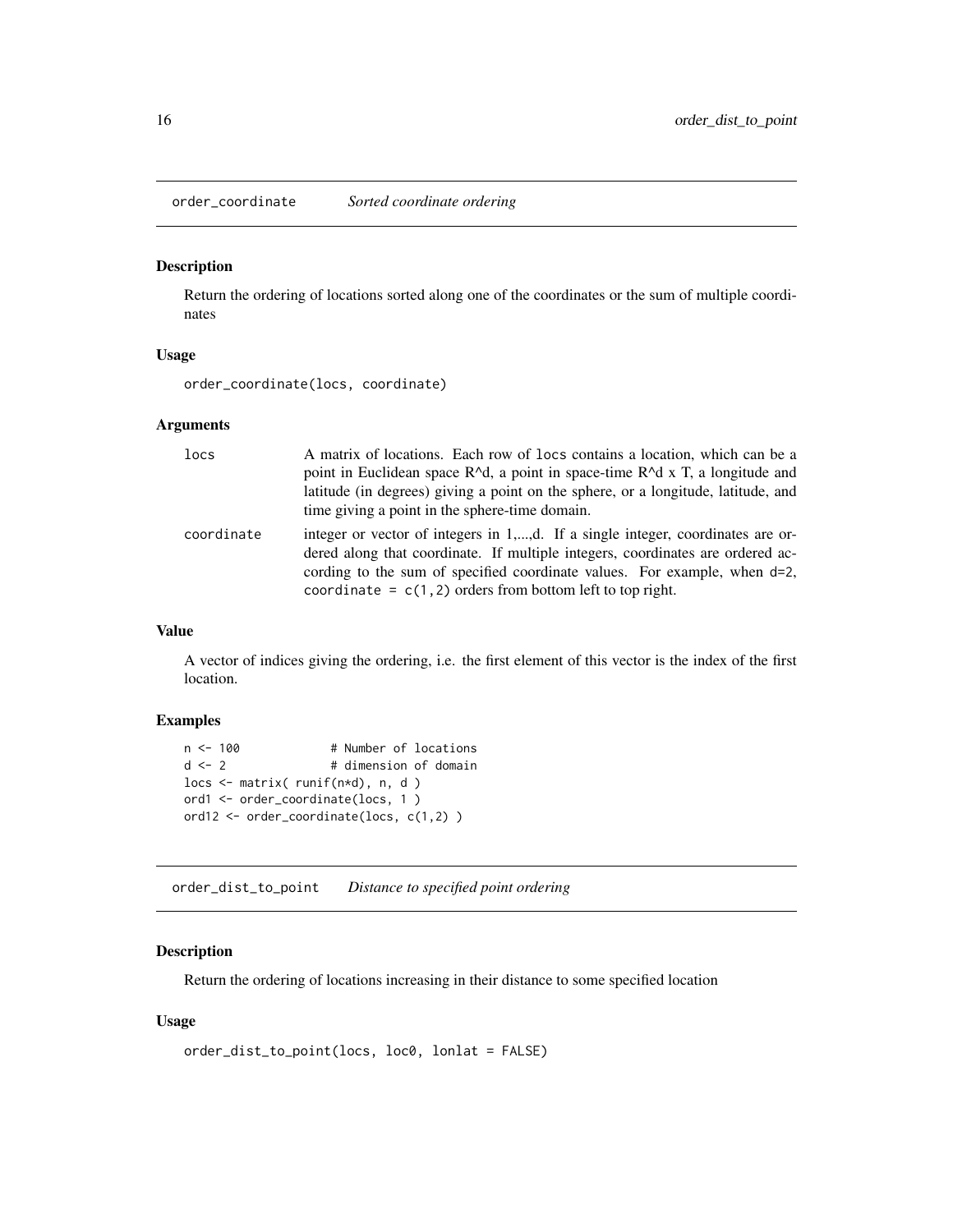#### <span id="page-16-0"></span>order\_maxmin 17

#### Arguments

| locs   | A matrix of locations. Each row of locs contains a location, which can be a<br>point in Euclidean space $R^{\wedge}d$ , a point in space-time $R^{\wedge}d \times T$ , a longitude and<br>latitude (in degrees) giving a point on the sphere, or a longitude, latitude, and |
|--------|-----------------------------------------------------------------------------------------------------------------------------------------------------------------------------------------------------------------------------------------------------------------------------|
|        | time giving a point in the sphere-time domain.                                                                                                                                                                                                                              |
| loc0   | A vector containing a single location in $R^{\wedge}d$ .                                                                                                                                                                                                                    |
| lonlat | TRUE/FALSE whether locations are longitudes and latitudes.                                                                                                                                                                                                                  |

#### Value

A vector of indices giving the ordering, i.e. the first element of this vector is the index of the location nearest to loc0.

#### Examples

```
n <- 100 # Number of locations
d \le -2 # dimension of domain
locs <- matrix( runif(n*d), n, d )
loc@ < -c(1/2,1/2)ord <- order_dist_to_point(locs,loc0)
```
order\_maxmin *Maximum minimum distance ordering*

#### Description

Return the indices of an approximation to the maximum minimum distance ordering. A point in the center is chosen first, and then each successive point is chosen to maximize the minimum distance to previously selected points

#### Usage

```
order_maxmin(locs, lonlat = FALSE, space_time = FALSE,
  st_scale = NULL)
```
#### Arguments

| locs       | A matrix of locations. Each row of locs contains a location, which can be a<br>point in Euclidean space R^d, a point in space-time R^d x T, a longitude and<br>latitude (in degrees) giving a point on the sphere, or a longitude, latitude, and<br>time giving a point in the sphere-time domain. |
|------------|----------------------------------------------------------------------------------------------------------------------------------------------------------------------------------------------------------------------------------------------------------------------------------------------------|
| lonlat     | TRUE/FALSE whether locations are longitudes and latitudes.                                                                                                                                                                                                                                         |
| space_time | TRUE if locations are euclidean space-time locations, FALSE otherwise. If set<br>to TRUE, temporal dimension is ignored.                                                                                                                                                                           |
| st_scale   | two-vector giving the amount by which the spatial and temporal coordinates are<br>scaled. If NULL, the function uses the locations to automatically select a scaling.<br>If set to FALSE, temporal dimension treated as another spatial dimension (not<br>recommended).                            |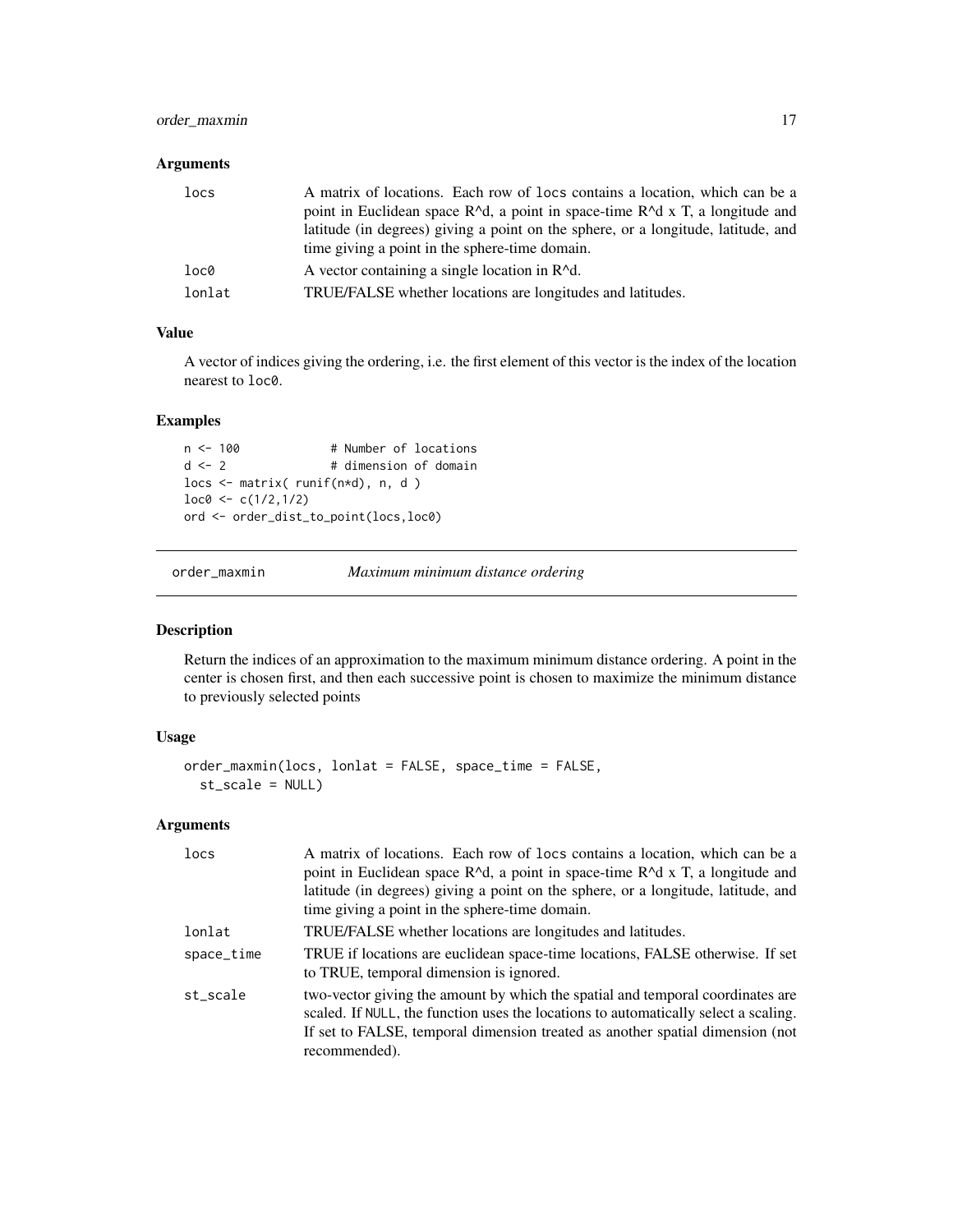#### <span id="page-17-0"></span>Value

A vector of indices giving the ordering, i.e. the first element of this vector is the index of the first location.

#### Examples

```
# planar coordinates
nvec <- c(50,50)
locs <- as.matrix( expand.grid( 1:nvec[1]/nvec[1], 1:nvec[2]/nvec[2] ) )
ord <- order_maxmin(locs)
par(mfrow=c(1,3))
plot( loc[ord[1:100], 1], loc[ord[1:100], 2], xlim = c(0,1), ylim = c(0,1))
plot( locs[ord[1:300],1], locs[ord[1:300],2], xlim = c(0,1), ylim = c(0,1) )
plot( locs[ord[1:900],1], locs[ord[1:900],2], xlim = c(0,1), ylim = c(0,1) )
# longitude/latitude coordinates (sphere)
latvals \leq seq(-80, 80, length.out = 40)
lonvals <- seq( 0, 360, length.out = 81 )[1:80]
locs <- as.matrix( expand.grid( lonvals, latvals ) )
ord <- order_maxmin(locs, lonlat = TRUE)
par(mfrow=c(1,3))
plot( locs[ord[1:100],1], locs[ord[1:100],2], xlim = c(0,360), ylim = c(-90,90) )
plot( locs[ord[1:300],1], locs[ord[1:300],2], xlim = c(0,360), ylim = c(-90,90) )
plot( locs[ord[1:900],1], locs[ord[1:900],2], xlim = c(0,360), ylim = c(-90,90) )
```
order\_middleout *Middle-out ordering*

#### Description

Return the ordering of locations increasing in their distance to the average location

#### Usage

```
order_middleout(locs, lonlat = FALSE)
```
#### Arguments

| locs   | A matrix of locations. Each row of locs contains a location, which can be a       |
|--------|-----------------------------------------------------------------------------------|
|        | point in Euclidean space $R^d$ , a point in space-time $R^d$ x T, a longitude and |
|        | latitude (in degrees) giving a point on the sphere, or a longitude, latitude, and |
|        | time giving a point in the sphere-time domain.                                    |
| lonlat | TRUE/FALSE whether locations are longitudes and latitudes.                        |

#### Value

A vector of indices giving the ordering, i.e. the first element of this vector is the index of the location nearest the center.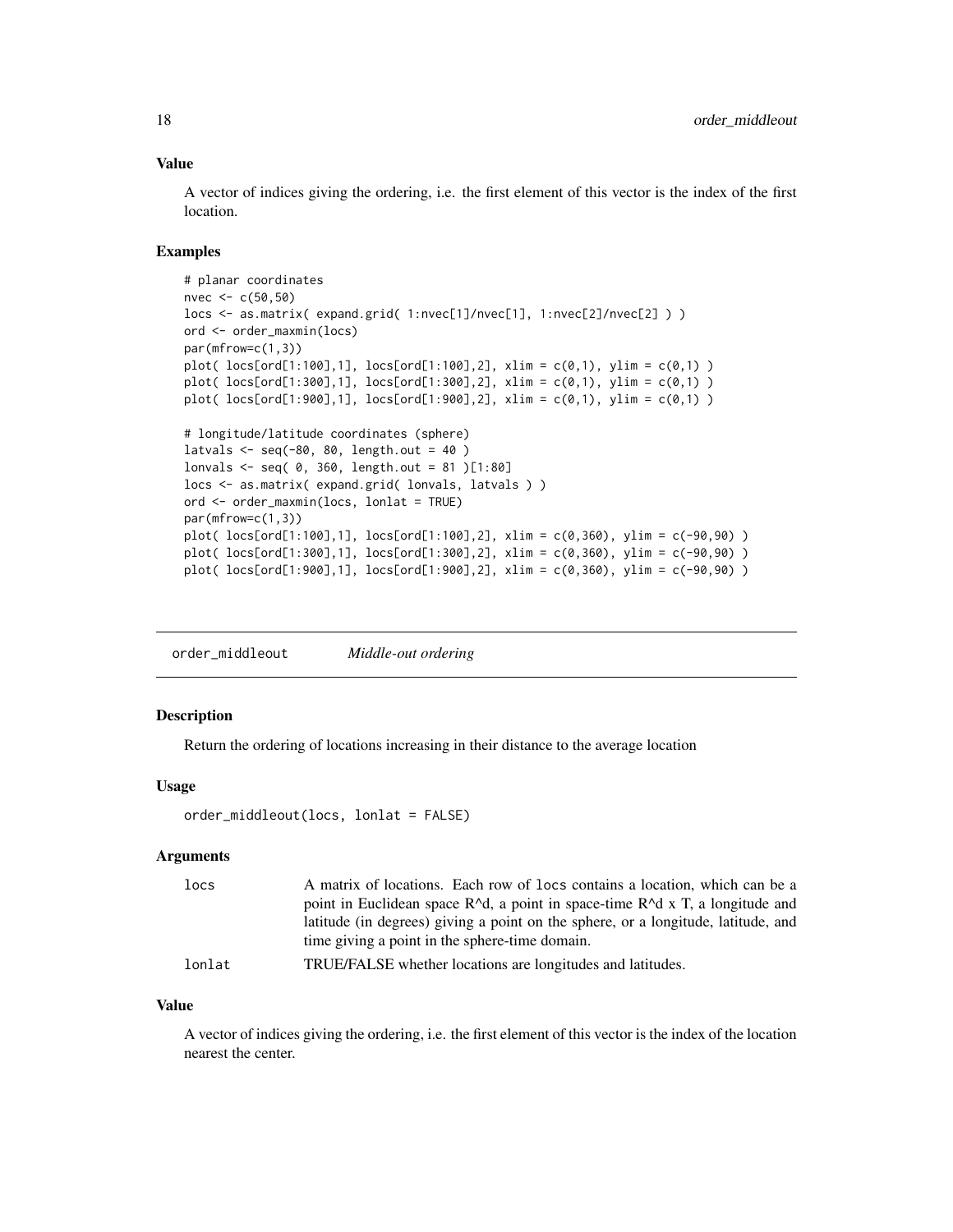#### <span id="page-18-0"></span>predictions 19

#### Examples

```
n <- 100 # Number of locations
d <- 2 # dimension of domain
locs <- matrix( runif(n*d), n, d )
ord <- order_middleout(locs)
```
<span id="page-18-1"></span>predictions *Compute Gaussian process predictions using Vecchia's approximations*

#### Description

With the prediction locations ordered after the observation locations, an approximation for the inverse Cholesky of the covariance matrix is computed, and standard formulas are applied to obtain the conditional expectation.

#### Usage

```
predictions(covparms, covfun_name = "matern_isotropic", y_obs, locs_obs,
  locs_pred, X_obs, X_pred, beta, m = 60, reorder = TRUE)
```
#### Arguments

| covparms    | Covariance parameters                                                                                                                    |
|-------------|------------------------------------------------------------------------------------------------------------------------------------------|
| covfun_name | Name of covariance function                                                                                                              |
| y_obs       | Observations associated with locs obs                                                                                                    |
| $locs_obs$  | observation locations                                                                                                                    |
| locs_pred   | prediction locations                                                                                                                     |
| $Xo$ bs     | Design matrix for observations                                                                                                           |
| X_pred      | Design matrix for predictions                                                                                                            |
| beta        | Linear mean parameters                                                                                                                   |
| m           | Number of nearest neighbors to use.                                                                                                      |
| reorder     | TRUE/FALSE for whether reordering should be done. This should generally be<br>kept at TRUE, unless testing out the effect of reordering. |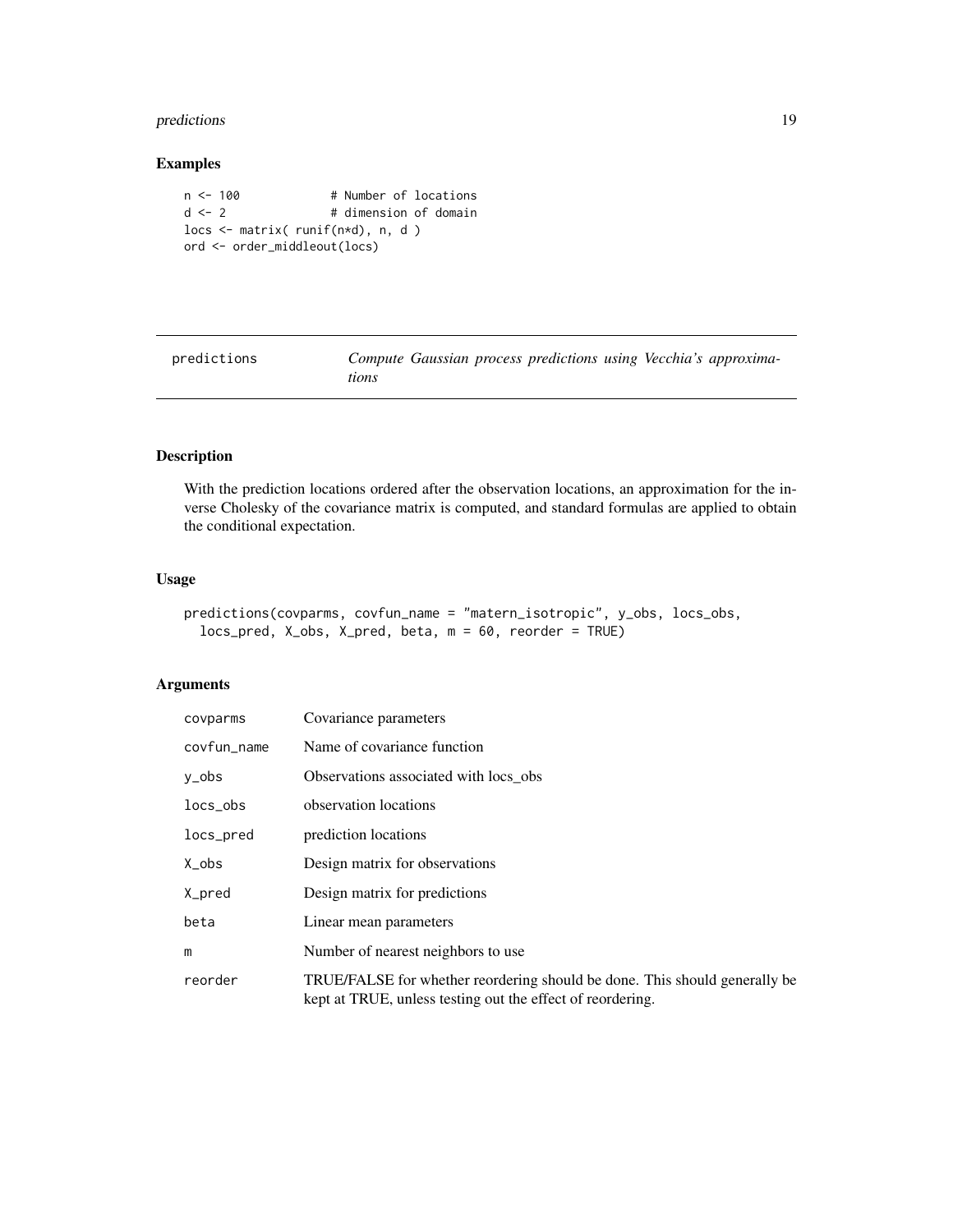#### Description

The profile likelihood is the maximum likelihood over a subset of the parameters, given specified values of the remaining parameters. In Gaussian process models, we can usually profile out linear mean parameters and an overall variance (scale) parameter.

#### Usage

```
proflik_mean(parms, covfun_name = "matern_isotropic", y, X, locs,
 NNarray, return_parms = FALSE)
```
#### Arguments

| parms        | All parameters. The specific meaning of each parameter depends on covfun_name.                                                                                                                                                                                                                                                                                                                                                                                                                          |
|--------------|---------------------------------------------------------------------------------------------------------------------------------------------------------------------------------------------------------------------------------------------------------------------------------------------------------------------------------------------------------------------------------------------------------------------------------------------------------------------------------------------------------|
| covfun_name  | One of "matern_isotropic", "matern_space_time", "matern_sphere", or "matern_sphere_time".<br>"matern_isotropic" and "matern_sphere" have four covariance parameters, (vari-<br>ance, range, smoothness, nugget), while "matern_space_time" and "matern_sphere_time"<br>have five, (variance, spatial range, temporal range, smoothness, nugget). For<br>more details, see the documentation for each of the covariance functions by typ-<br>ing, for example, ?matern_isotropic or ?matern_sphere_time. |
| у            | vector of response values                                                                                                                                                                                                                                                                                                                                                                                                                                                                               |
| X            | design matrix, each column of X is a single covariate                                                                                                                                                                                                                                                                                                                                                                                                                                                   |
| locs         | matrix of locations. Row i of locs specifies the location of element i of y, and<br>so the length of y should equal the number of rows of locs.                                                                                                                                                                                                                                                                                                                                                         |
| NNarray      | A matrix of indices, usually the output from f ind_ordered_nn. Row i contains<br>the indices of the observations that observation i conditions on. By convention,<br>the first element of row i is i.                                                                                                                                                                                                                                                                                                   |
| return_parms | flag for whether the function should return the loglikelihood only (return_parms = $FALSE$ )<br>or to return both the loglikelihood and all of the parameter values, including<br>mean vector and variance parameter (return_parms = TRUE). Usually, we do<br>the optimization using return_parms = FALSE and then collect the parameter<br>estimates with another call with return_parms = TRUE.                                                                                                       |

#### Details

It is important that the ordering of y and locs correspond to the ordering in NNarray. See example below.

#### Value

Either the loglikelihood only (if return\_parms = FALSE) or a list containing the loglikelihood, parameter values, and covariance matrix for linear mean parameters (if return\_parms = TRUE).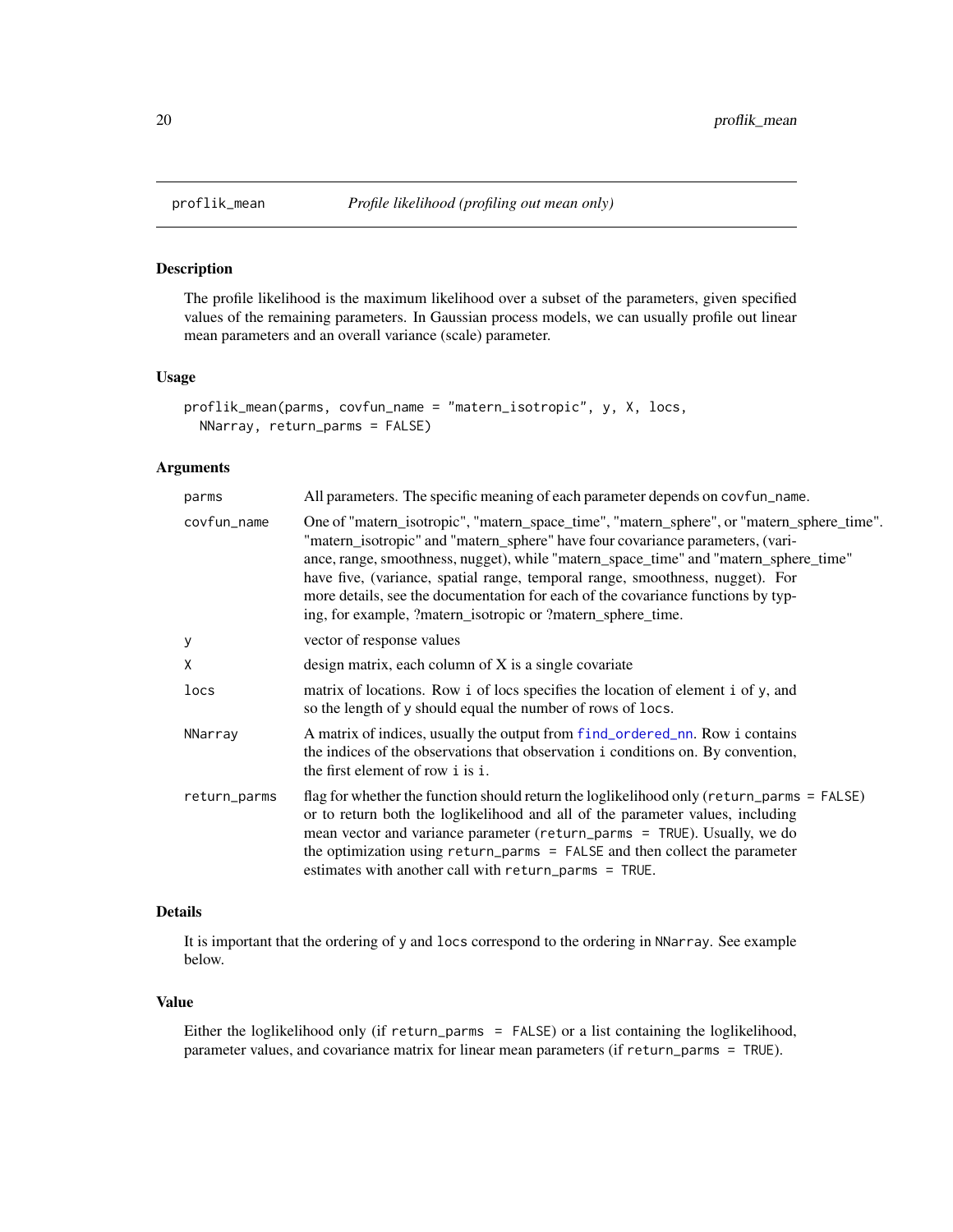#### <span id="page-20-0"></span>proflik\_mean\_grouped 21

#### Examples

```
n1 < -50n2 <- 50 # size of grid of locations
locs <- as.matrix( expand.grid( (1:n1)/n1, (1:n2)/n2 ) )
n \leq -nrow(log)covparms = c(3, 0.1, 1, 0) # variance, range, smoothness, nugget
X = as_matrix(\nvert n) \nvert ) # design matrix
# simulated response
y <- 2*X[,1] + fast_Gp_sim(covparms, "matern_isotropic", locs, m = 30)
ord <- order_maxmin(locs) # ordering of locations
yord <- y[ord] # reordered response
Xord \leq as.matrix( X[ord,] ) # reordered design matrix
locsord <- locs[ord,] # reordered locations
NNarray \le find_ordered_nn(locsord, m = 30) # nearest neighbor indices
# loglikelihood at true values of parameters
vecchia_loglik( covparms, "matern_isotropic",
    yord - 2*Xord[,1], locsord, NNarray )
# profile out mean only (likelihood larger than vecchia_loglik)
proflik_mean( covparms[1:4], "matern_isotropic",
    yord, Xord, locsord, NNarray, return_parms = FALSE)
# profile out variance (likelihood larger than vecchia_loglik)
proflik_variance( covparms[2:4], "matern_isotropic",
   yord - 2*Xord[,1], locsord, NNarray, return_parms = FALSE)
# profile out mean and variance (likelihood largest)
proflik_mean_variance( covparms[2:4], "matern_isotropic",
   yord, Xord, locsord, NNarray, return_parms = FALSE)
# get all parameter values
proflik_mean_variance( covparms[2:4], "matern_isotropic",
   yord, Xord, locsord, NNarray, return_parms = TRUE)
```
proflik\_mean\_grouped *Grouped Version of Profile Likelihood (profiling out mean only)*

#### Description

The profile likelihood is the maximum likelihood over a subset of the parameters, given specified values of the remaining parameters. In Gaussian process models, we can usually profile out linear mean parameters and an overall variance (scale) parameter.

#### Usage

```
proflik_mean_grouped(parms, covfun_name = "matern_isotropic", y, X, locs,
 NNlist, return_parms = FALSE)
```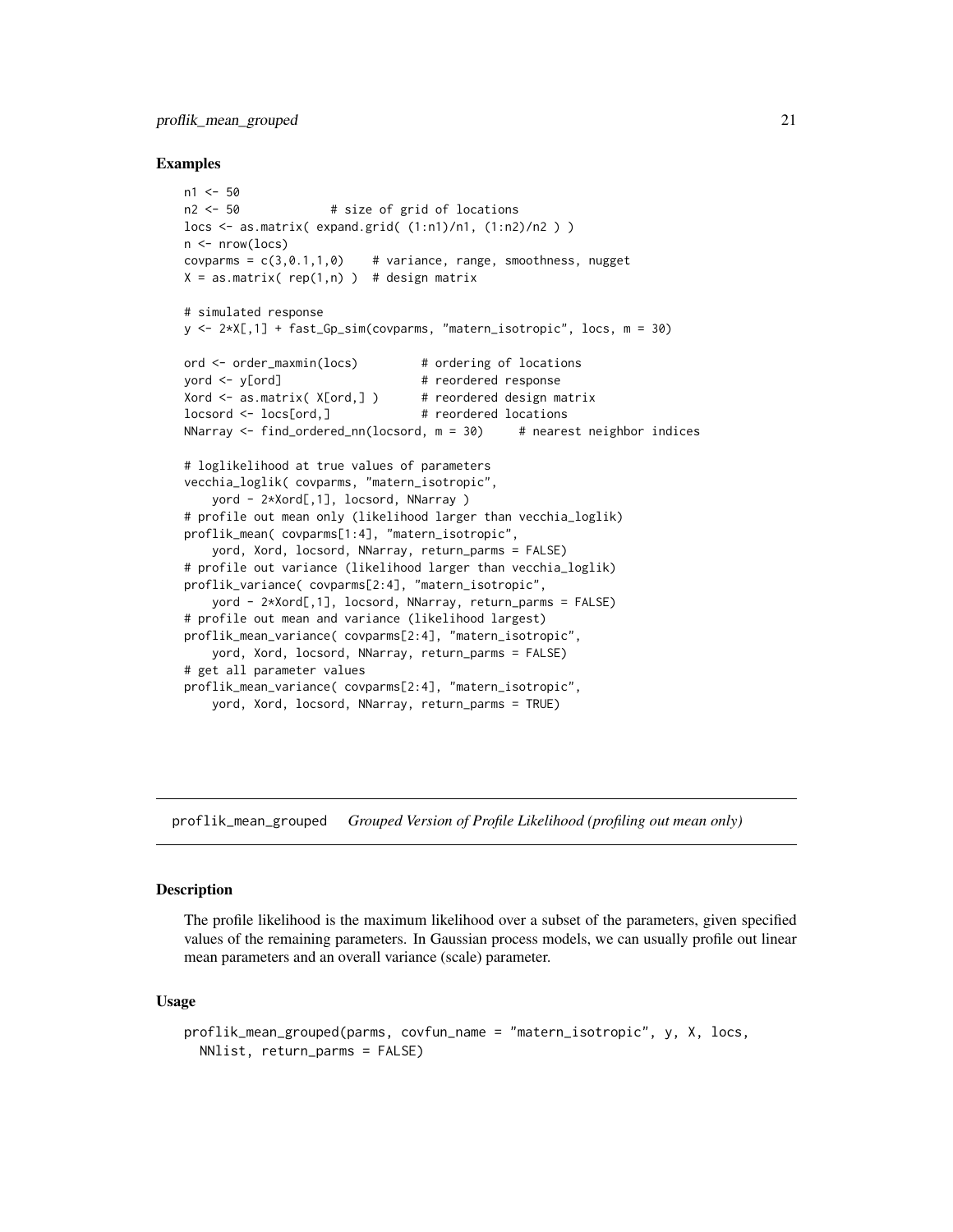#### Arguments

| parms        | All parameters. The specific meaning of each parameter depends on covfun_name.                                                                                                                                                                                                                                                                                                                                                                                                                          |
|--------------|---------------------------------------------------------------------------------------------------------------------------------------------------------------------------------------------------------------------------------------------------------------------------------------------------------------------------------------------------------------------------------------------------------------------------------------------------------------------------------------------------------|
| covfun_name  | One of "matern_isotropic", "matern_space_time", "matern_sphere", or "matern_sphere_time".<br>"matern_isotropic" and "matern_sphere" have four covariance parameters, (vari-<br>ance, range, smoothness, nugget), while "matern_space_time" and "matern_sphere_time"<br>have five, (variance, spatial range, temporal range, smoothness, nugget). For<br>more details, see the documentation for each of the covariance functions by typ-<br>ing, for example, ?matern_isotropic or ?matern_sphere_time. |
| у            | vector of response values                                                                                                                                                                                                                                                                                                                                                                                                                                                                               |
| X            | design matrix, each column of $X$ is a single covariate                                                                                                                                                                                                                                                                                                                                                                                                                                                 |
| locs         | matrix of locations. Row i of locs specifies the location of element i of y, and<br>so the length of y should equal the number of rows of locs.                                                                                                                                                                                                                                                                                                                                                         |
| NNlist       | List object for grouped version of Vecchia's likelihood. Usually the result of<br>group_obs(NNarray).                                                                                                                                                                                                                                                                                                                                                                                                   |
| return_parms | flag for whether the function should return the loglikelihood only (return_parms = FALSE)<br>or to return both the loglikelihood and all of the parameter values, including<br>mean vector and variance parameter (return_parms = TRUE). Usually, we do<br>the optimization using return_parms = FALSE and then collect the parameter<br>estimates with another call with return_parms = TRUE.                                                                                                          |

#### Details

It is important that the ordering of y and locs correspond to the ordering in NNarray. See example below.

#### Value

Either the loglikelihood only (if return\_parms = FALSE) or a list containing the loglikelihood, parameter values, and covariance matrix for linear mean parameters (if return\_parms = TRUE).

```
n1 < -50n2 <- 50 # size of grid of locations
locs <- as.matrix( expand.grid( (1:n1)/n1, (1:n2)/n2 ) )
n \leq -nrow(log)covparms = c(3, 0.1, 1, 0) # variance, range, smoothness, nugget
X = as.matrix( rep(1, n)) # design matrix# simulated response
y <- 2*X[,1] + fast_Gp_sim(covparms, "matern_isotropic", locs, m = 30)
ord <- order_maxmin(locs) # ordering of locations
yord <- y[ord] # reordered response
Xord <- as.matrix( X[ord,] ) # reordered design matrix
locsord <- locs[ord,] # reordered locations
NNarray \le find_ordered_nn(locsord, m = 30) # nearest neighbor indices
NNlist <- group_obs(NNarray)
```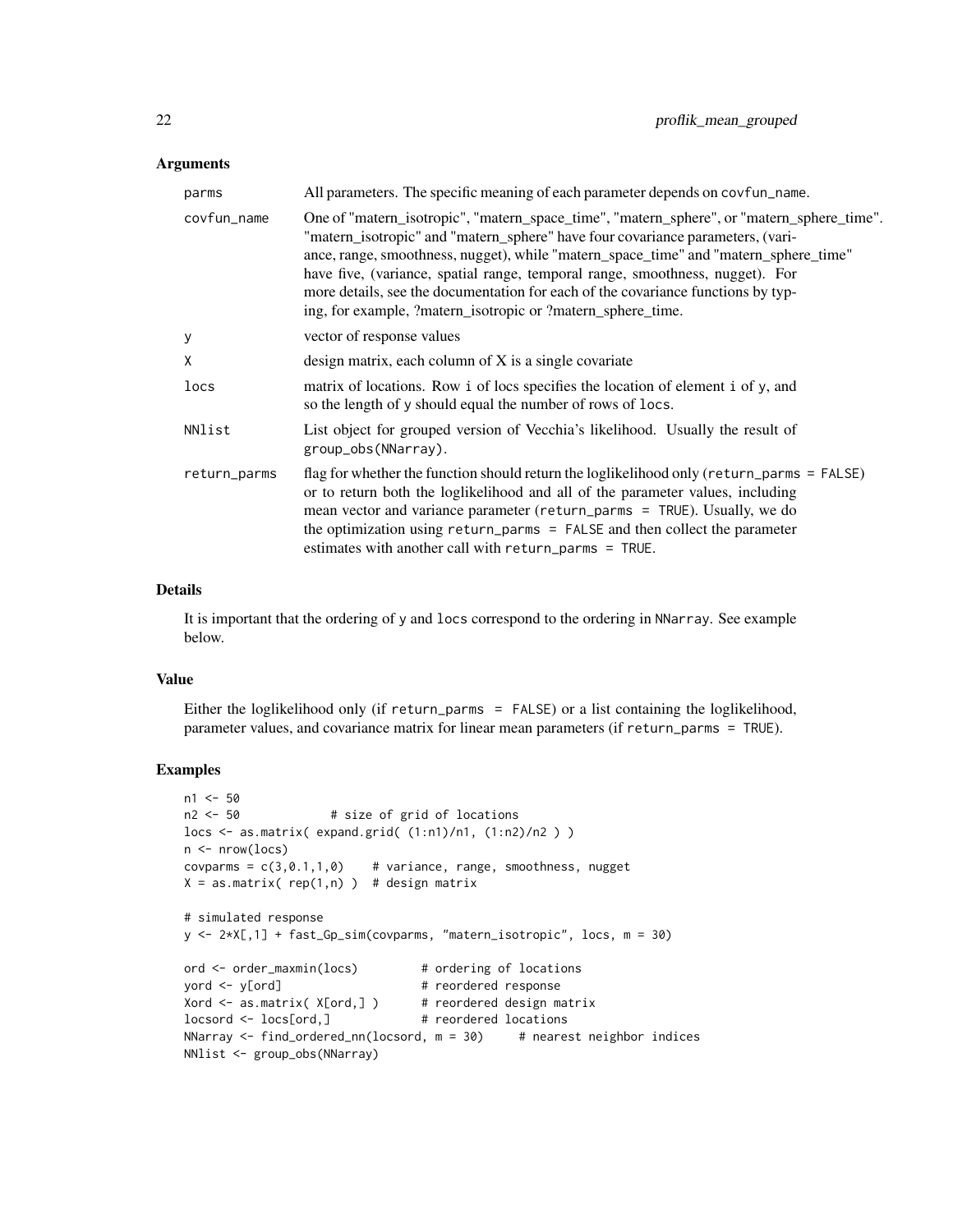```
# loglikelihood at true values of parameters
vecchia_loglik_grouped( covparms, "matern_isotropic",
   yord - 2*Xord[,1], locsord, NNlist )
# profile out mean only (likelihood larger than vecchia_loglik)
proflik_mean_grouped( covparms[1:4], "matern_isotropic",
    yord, Xord, locsord, NNlist, return_parms = FALSE)
# profile out variance (likelihood larger than vecchia_loglik)
proflik_variance_grouped( covparms[2:4], "matern_isotropic",
    yord - 2*Xord[,1], locsord, NNlist, return_parms = FALSE)
# profile out mean and variance (likelihood largest)
proflik_mean_variance_grouped( covparms[2:4], "matern_isotropic",
    yord, Xord, locsord, NNlist, return_parms = FALSE)
# get all parameter values
proflik_mean_variance_grouped( covparms[2:4], "matern_isotropic",
    yord, Xord, locsord, NNlist, return_parms = TRUE)
```
proflik\_mean\_variance *Profile likelihood (profiling out mean and variance)*

#### Description

The profile likelihood is the maximum likelihood over a subset of the parameters, given specified values of the remaining parameters. In Gaussian process models, we can usually profile out linear mean parameters and an overall variance (scale) parameter.

#### Usage

```
proflik_mean_variance(subparms, covfun_name = "matern_isotropic", y, X,
  locs, NNarray, return_parms = FALSE)
```
#### Arguments

| subparms    | All parameters except for variance parameter. The specific meaning of each<br>parameter depends on covfun_name.                                                                                                                                                                                                                                                                                                                                                                                         |
|-------------|---------------------------------------------------------------------------------------------------------------------------------------------------------------------------------------------------------------------------------------------------------------------------------------------------------------------------------------------------------------------------------------------------------------------------------------------------------------------------------------------------------|
| covfun_name | One of "matern_isotropic", "matern_space_time", "matern_sphere", or "matern_sphere_time".<br>"matern_isotropic" and "matern_sphere" have four covariance parameters, (vari-<br>ance, range, smoothness, nugget), while "matern_space_time" and "matern_sphere_time"<br>have five, (variance, spatial range, temporal range, smoothness, nugget). For<br>more details, see the documentation for each of the covariance functions by typ-<br>ing, for example, ?matern_isotropic or ?matern_sphere_time. |
| y           | vector of response values                                                                                                                                                                                                                                                                                                                                                                                                                                                                               |
| X           | design matrix, each column of X is a single covariate                                                                                                                                                                                                                                                                                                                                                                                                                                                   |
| locs        | matrix of locations. Row i of locs specifies the location of element i of y, and<br>so the length of y should equal the number of rows of locs.                                                                                                                                                                                                                                                                                                                                                         |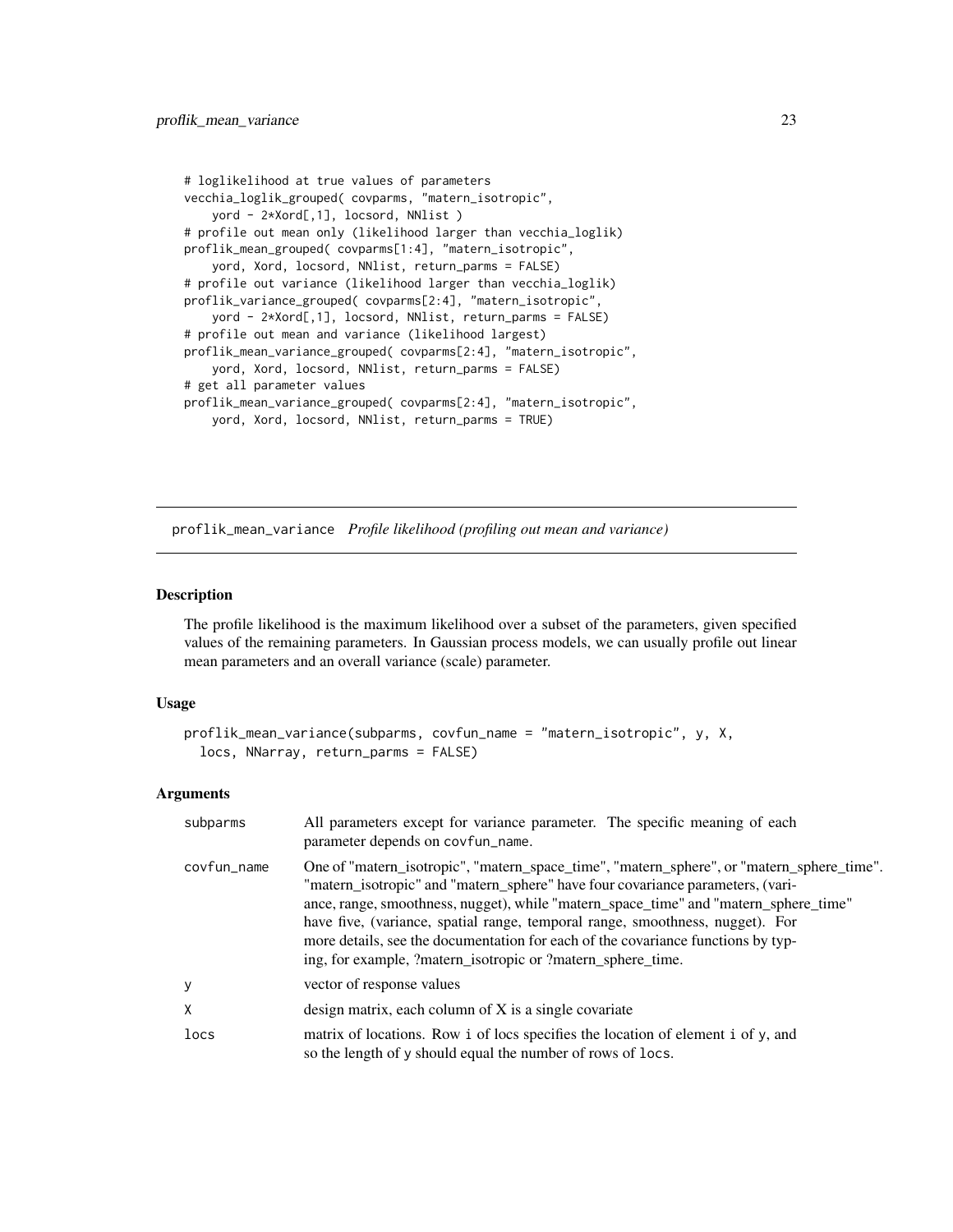<span id="page-23-0"></span>

| NNarray      | A matrix of indices, usually the output from f ind_ordered_nn. Row i contains<br>the indices of the observations that observation i conditions on. By convention,<br>the first element of row i is i.                                                                                                                                                                                                |
|--------------|------------------------------------------------------------------------------------------------------------------------------------------------------------------------------------------------------------------------------------------------------------------------------------------------------------------------------------------------------------------------------------------------------|
| return_parms | flag for whether the function should return the loglikelihood only ( $return\_params = FALSE$ )<br>or to return both the loglikelihood and all of the parameter values, including<br>mean vector and variance parameter (return_parms = TRUE). Usually, we do<br>the optimization using return_parms = FALSE and then collect the parameter<br>estimates with another call with return_parms = TRUE. |

#### Details

It is important that the ordering of y and locs correspond to the ordering in NNarray. See example below.

#### Value

Either the loglikelihood only (if return\_parms = FALSE) or a list containing the loglikelihood, parameter values, and covariance matrix for linear mean parameters (if return\_parms = TRUE).

```
n1 < -50n2 <- 50 # size of grid of locations
locs <- as.matrix( expand.grid( (1:n1)/n1, (1:n2)/n2 ) )
n \leq -nrow(log)covparms = c(3, 0.1, 1, 0) # variance, range, smoothness, nugget
X = as_matrix(\nvert n) \rightarrow # design matrix# simulated response
y <- 2*X[,1] + fast_Gp_sim(covparms, "matern_isotropic", locs, m = 30)
ord <- order_maxmin(locs) # ordering of locations
yord <- y[ord] # reordered response
Xord <- as.matrix( X[ord,] ) # reordered design matrix
locsord <- locs[ord,] # reordered locations
NNarray \le find_ordered_nn(locsord, m = 30) # nearest neighbor indices
# loglikelihood at true values of parameters
vecchia_loglik( covparms, "matern_isotropic",
   yord - 2*Xord[,1], locsord, NNarray )
# profile out mean only (likelihood larger than vecchia_loglik)
proflik_mean( covparms[1:4], "matern_isotropic",
   yord, Xord, locsord, NNarray, return_parms = FALSE)
# profile out variance (likelihood larger than vecchia_loglik)
proflik_variance( covparms[2:4], "matern_isotropic",
    yord - 2*Xord[,1], locsord, NNarray, return_parms = FALSE)
# profile out mean and variance (likelihood largest)
proflik_mean_variance( covparms[2:4], "matern_isotropic",
   yord, Xord, locsord, NNarray, return_parms = FALSE)
# get all parameter values
proflik_mean_variance( covparms[2:4], "matern_isotropic",
```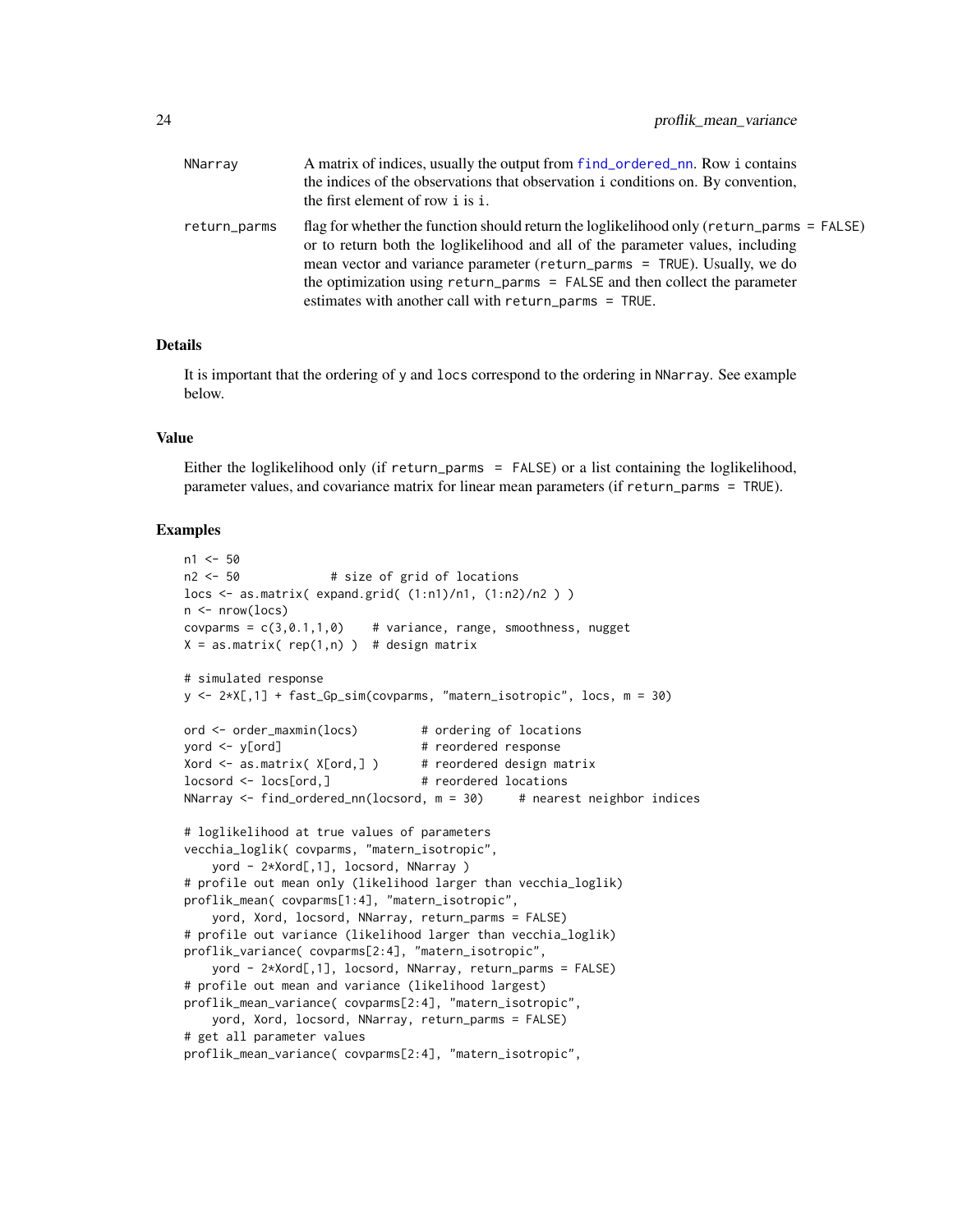<span id="page-24-0"></span>yord, Xord, locsord, NNarray, return\_parms = TRUE)

proflik\_mean\_variance\_grouped

*Grouped Version of Profile Likelihood (profiling out mean and variance)*

#### Description

The profile likelihood is the maximum likelihood over a subset of the parameters, given specified values of the remaining parameters. In Gaussian process models, we can usually profile out linear mean parameters and an overall variance (scale) parameter.

#### Usage

```
proflik_mean_variance_grouped(subparms, covfun_name = "matern_isotropic",
 y, X, locs, NNlist, return_parms = FALSE)
```
#### Arguments

| subparms     | All parameters except for variance parameter. The specific meaning of each<br>parameter depends on covfun_name.                                                                                                                                                                                                                                                                                                                                                                                         |
|--------------|---------------------------------------------------------------------------------------------------------------------------------------------------------------------------------------------------------------------------------------------------------------------------------------------------------------------------------------------------------------------------------------------------------------------------------------------------------------------------------------------------------|
| covfun_name  | One of "matern_isotropic", "matern_space_time", "matern_sphere", or "matern_sphere_time".<br>"matern_isotropic" and "matern_sphere" have four covariance parameters, (vari-<br>ance, range, smoothness, nugget), while "matern_space_time" and "matern_sphere_time"<br>have five, (variance, spatial range, temporal range, smoothness, nugget). For<br>more details, see the documentation for each of the covariance functions by typ-<br>ing, for example, ?matern_isotropic or ?matern_sphere_time. |
| У            | vector of response values                                                                                                                                                                                                                                                                                                                                                                                                                                                                               |
| X            | design matrix, each column of X is a single covariate                                                                                                                                                                                                                                                                                                                                                                                                                                                   |
| locs         | matrix of locations. Row i of locs specifies the location of element i of y, and<br>so the length of y should equal the number of rows of locs.                                                                                                                                                                                                                                                                                                                                                         |
| NNlist       | List object for grouped version of Vecchia's likelihood. Usually the result of<br>group_obs(NNarray).                                                                                                                                                                                                                                                                                                                                                                                                   |
| return_parms | flag for whether the function should return the loglikelihood only ( $return\_params = FALSE$ )<br>or to return both the loglikelihood and all of the parameter values, including<br>mean vector and variance parameter (return_parms = TRUE). Usually, we do<br>the optimization using $return\_params = FALSE$ and then collect the parameter<br>estimates with another call with return_parms = TRUE.                                                                                                |

#### Details

It is important that the ordering of y and locs correspond to the ordering in NNarray. See example below.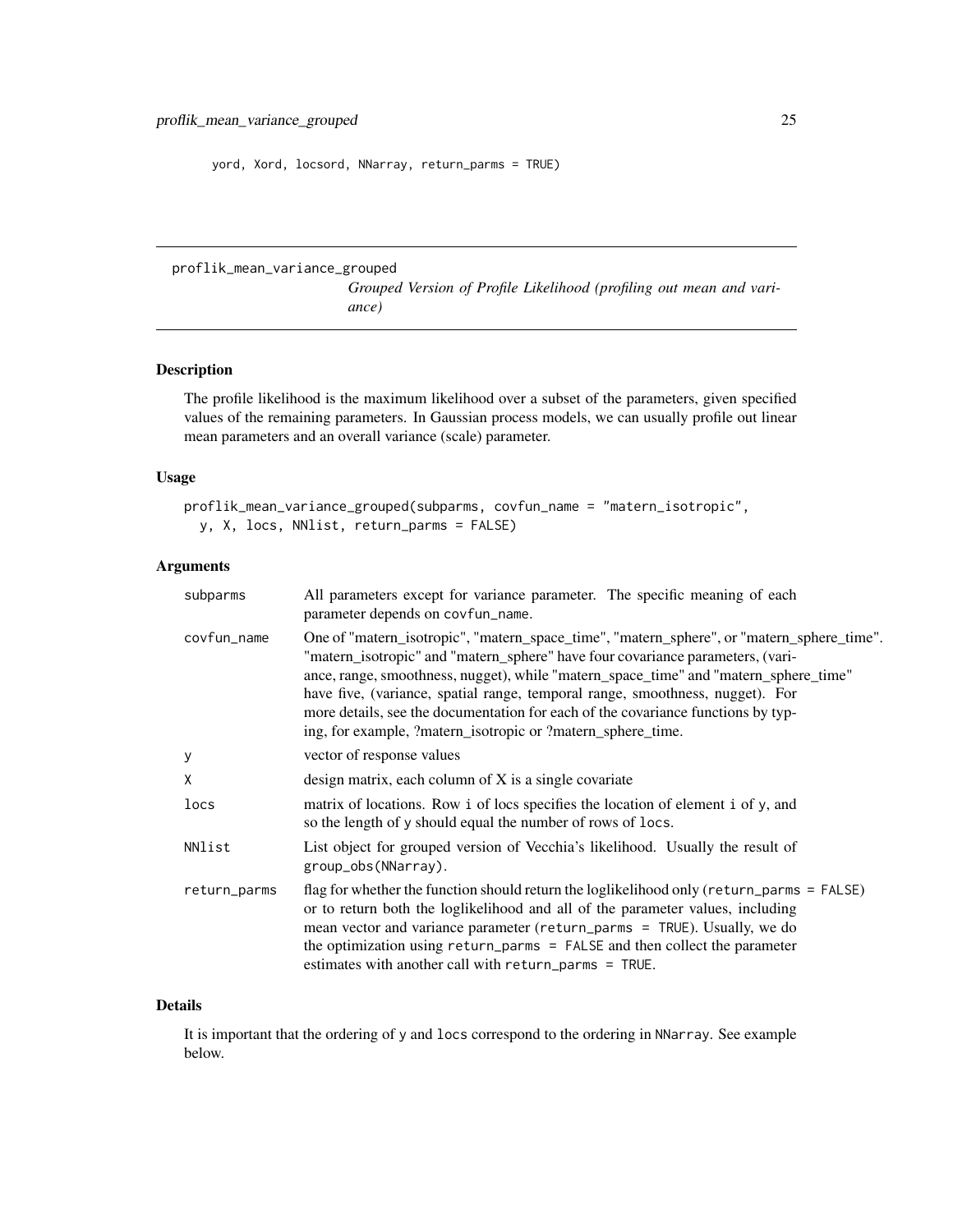#### Value

Either the loglikelihood only (if return\_parms = FALSE) or a list containing the loglikelihood, parameter values, and covariance matrix for linear mean parameters (if return\_parms = TRUE).

#### Examples

```
n1 < -50n2 <- 50 # size of grid of locations
locs <- as.matrix( expand.grid( (1:n1)/n1, (1:n2)/n2 ) )
n \leftarrow \text{nrow}(\text{locs})covparms = c(3, 0.1, 1, 0) # variance, range, smoothness, nugget
X = as_matrix( rep(1, n) ) # design matrix# simulated response
y <- 2*X[,1] + fast_Gp_sim(covparms, "matern_isotropic", locs, m = 30)
ord <- order_maxmin(locs) # ordering of locations
yord <- y[ord] # reordered response
Xord <- as.matrix( X[ord,] ) # reordered design matrix
locsord <- locs[ord,] # reordered locations
NNarray \le find_ordered_nn(locsord, m = 30) # nearest neighbor indices
NNlist <- group_obs(NNarray)
# loglikelihood at true values of parameters
vecchia_loglik_grouped( covparms, "matern_isotropic",
    yord - 2*Xord[,1], locsord, NNlist )
# profile out mean only (likelihood larger than vecchia_loglik)
proflik_mean_grouped( covparms[1:4], "matern_isotropic",
    yord, Xord, locsord, NNlist, return_parms = FALSE)
# profile out variance (likelihood larger than vecchia_loglik)
proflik_variance_grouped( covparms[2:4], "matern_isotropic",
   yord - 2*Xord[,1], locsord, NNlist, return_parms = FALSE)
# profile out mean and variance (likelihood largest)
proflik_mean_variance_grouped( covparms[2:4], "matern_isotropic",
   yord, Xord, locsord, NNlist, return_parms = FALSE)
# get all parameter values
proflik_mean_variance_grouped( covparms[2:4], "matern_isotropic",
    yord, Xord, locsord, NNlist, return_parms = TRUE)
```
proflik\_variance *Profile likelihood (profiling out variance in mean-zero model)*

#### Description

The profile likelihood is the maximum likelihood over a subset of the parameters, given specified values of the remaining parameters. In Gaussian process models, we can usually profile out linear mean parameters and an overall variance (scale) parameter.

<span id="page-25-0"></span>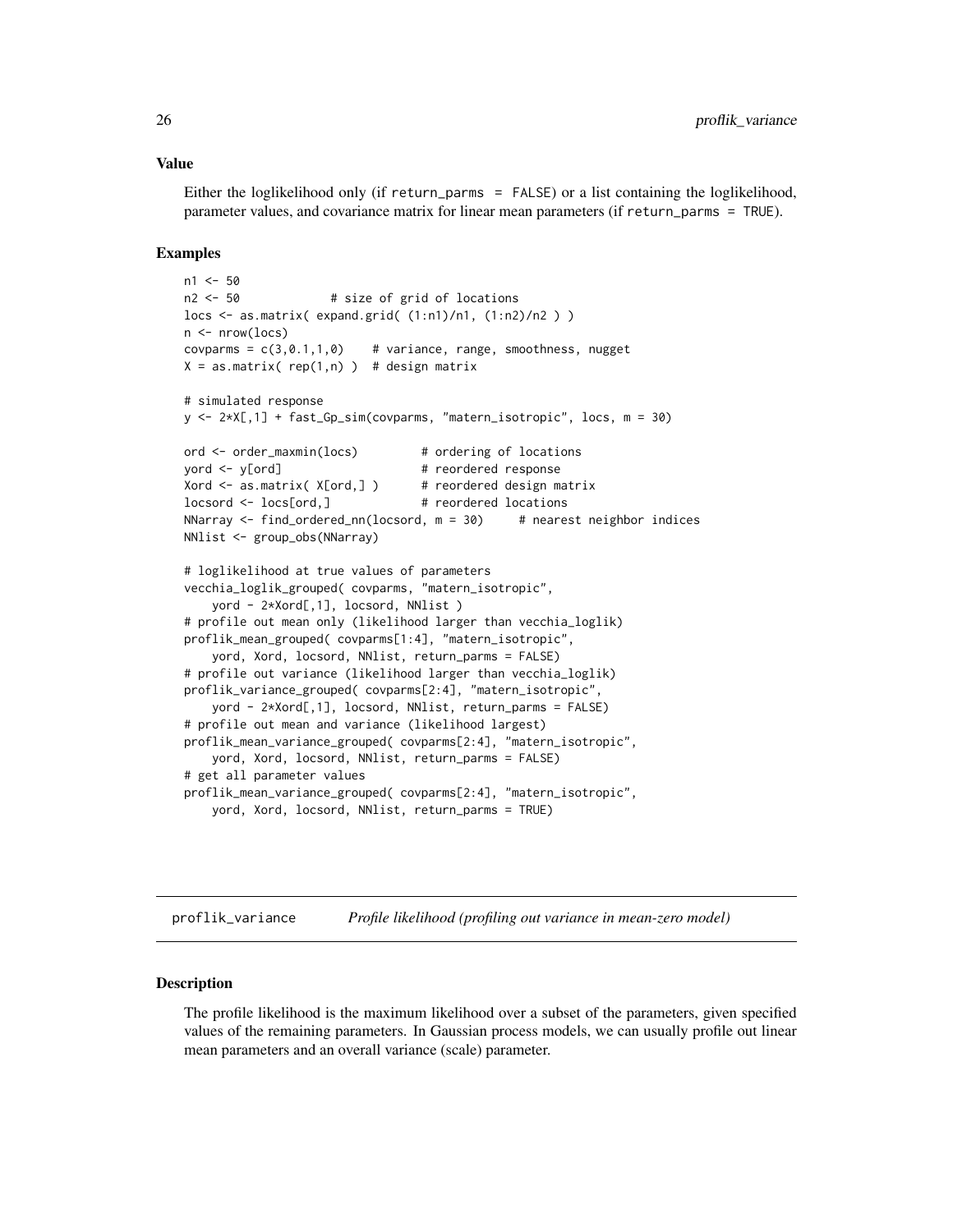#### <span id="page-26-0"></span>proflik\_variance 27

#### Usage

```
proflik_variance(subparms, covfun_name = "matern_isotropic", y, locs,
 NNarray, return_parms = FALSE)
```
#### Arguments

| subparms     | All parameters except for variance parameter. The specific meaning of each<br>parameter depends on covfun_name.                                                                                                                                                                                                                                                                                                                                                                                         |
|--------------|---------------------------------------------------------------------------------------------------------------------------------------------------------------------------------------------------------------------------------------------------------------------------------------------------------------------------------------------------------------------------------------------------------------------------------------------------------------------------------------------------------|
| covfun_name  | One of "matern_isotropic", "matern_space_time", "matern_sphere", or "matern_sphere_time".<br>"matern_isotropic" and "matern_sphere" have four covariance parameters, (vari-<br>ance, range, smoothness, nugget), while "matern_space_time" and "matern_sphere_time"<br>have five, (variance, spatial range, temporal range, smoothness, nugget). For<br>more details, see the documentation for each of the covariance functions by typ-<br>ing, for example, ?matern_isotropic or ?matern_sphere_time. |
| У            | vector of response values                                                                                                                                                                                                                                                                                                                                                                                                                                                                               |
| locs         | matrix of locations. Row i of locs specifies the location of element i of y, and<br>so the length of y should equal the number of rows of locs.                                                                                                                                                                                                                                                                                                                                                         |
| NNarray      | A matrix of indices, usually the output from find_ordered_nn. Row i contains<br>the indices of the observations that observation i conditions on. By convention,<br>the first element of row i is i.                                                                                                                                                                                                                                                                                                    |
| return_parms | flag for whether the function should return the loglikelihood only (return_parms = FALSE)<br>or to return both the loglikelihood and all of the parameter values, including<br>mean vector and variance parameter (return_parms = TRUE). Usually, we do<br>the optimization using $return\_params = FALSE$ and then collect the parameter<br>estimates with another call with return_parms = TRUE.                                                                                                      |

#### Details

It is important that the ordering of y and locs correspond to the ordering in NNarray. See example below.

#### Value

Either the loglikelihood only (if return\_parms = FALSE) or a list containing the loglikelihood, parameter values, and covariance matrix for linear mean parameters (if return\_parms = TRUE).

```
n1 <- 50
n2 <- 50 # size of grid of locations
locs <- as.matrix( expand.grid( (1:n1)/n1, (1:n2)/n2 ) )
n \leftarrow \text{now}(\text{locs})covparms = c(3, 0.1, 1, 0) # variance, range, smoothness, nugget
X = as_matrix(\nvert n) ) # design matrix
# simulated response
y <- 2*X[,1] + fast_Gp_sim(covparms, "matern_isotropic", locs, m = 30)
```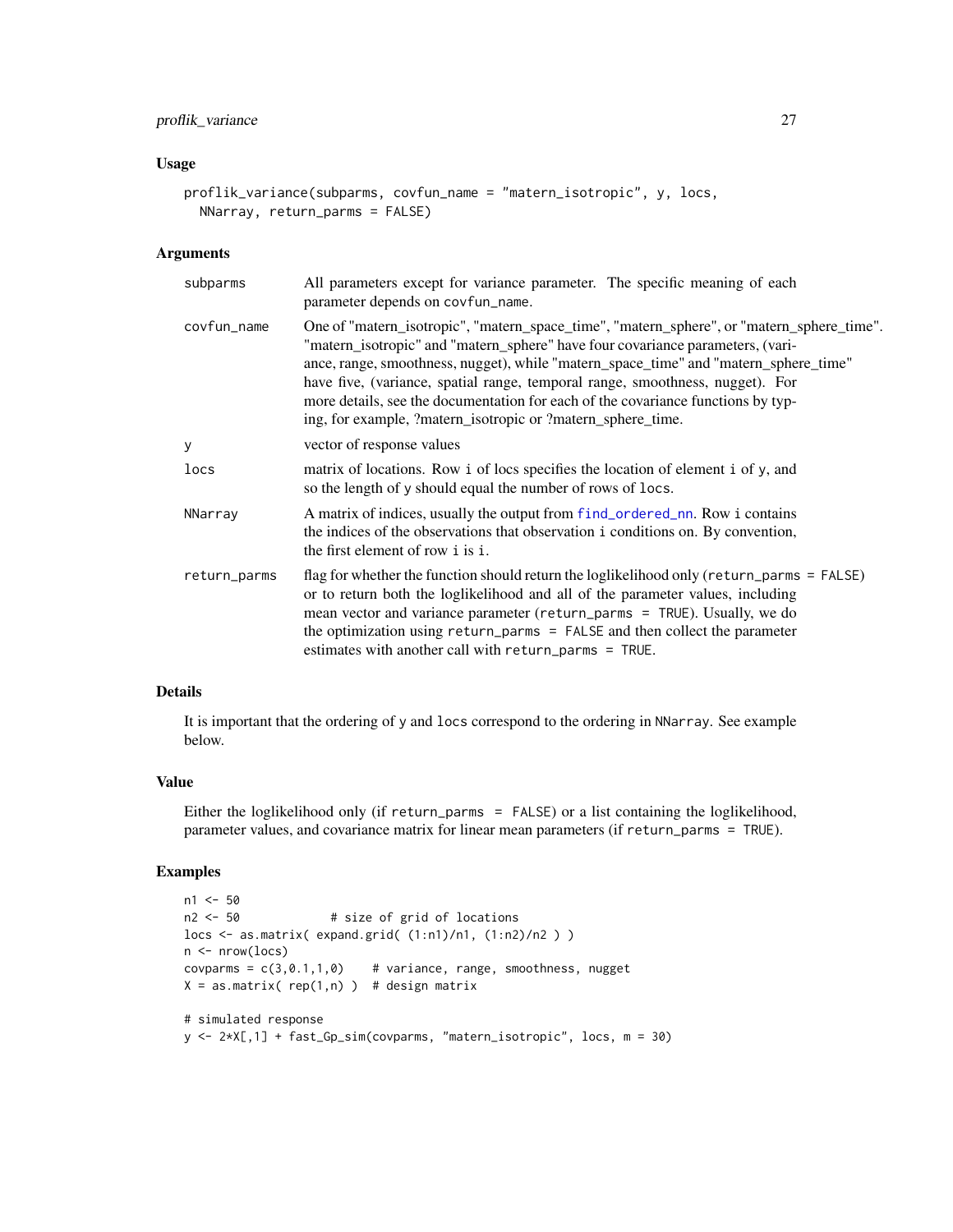```
ord <- order_maxmin(locs) # ordering of locations
yord <- y[ord] # reordered response
Xord <- as.matrix( X[ord,] ) # reordered design matrix
locsord <- locs[ord,] # reordered locations
NNarray \le find_ordered_nn(locsord, m = 30) # nearest neighbor indices
# loglikelihood at true values of parameters
vecchia_loglik( covparms, "matern_isotropic",
   yord - 2*Xord[,1], locsord, NNarray )
# profile out mean only (likelihood larger than vecchia_loglik)
proflik_mean( covparms[1:4], "matern_isotropic",
    yord, Xord, locsord, NNarray, return_parms = FALSE)
# profile out variance (likelihood larger than vecchia_loglik)
proflik_variance( covparms[2:4], "matern_isotropic",
    yord - 2*Xord[,1], locsord, NNarray, return_parms = FALSE)
# profile out mean and variance (likelihood largest)
proflik_mean_variance( covparms[2:4], "matern_isotropic",
   yord, Xord, locsord, NNarray, return_parms = FALSE)
# get all parameter values
proflik_mean_variance( covparms[2:4], "matern_isotropic",
    yord, Xord, locsord, NNarray, return_parms = TRUE)
```
proflik\_variance\_grouped

*Grouped Version of Profile Likelihood (profiling out variance only)*

#### Description

The profile likelihood is the maximum likelihood over a subset of the parameters, given specified values of the remaining parameters. In Gaussian process models, we can usually profile out linear mean parameters and an overall variance (scale) parameter.

#### Usage

```
proflik_variance_grouped(subparms, covfun_name = "matern_isotropic", y,
  locs, NNlist, return_parms = FALSE)
```
#### Arguments

| subparms    | All parameters except for variance parameter. The specific meaning of each<br>parameter depends on covfun_name.                                                                                                                                                                                                                                                                                                                                                                                         |
|-------------|---------------------------------------------------------------------------------------------------------------------------------------------------------------------------------------------------------------------------------------------------------------------------------------------------------------------------------------------------------------------------------------------------------------------------------------------------------------------------------------------------------|
| covfun_name | One of "matern_isotropic", "matern_space_time", "matern_sphere", or "matern_sphere_time".<br>"matern_isotropic" and "matern_sphere" have four covariance parameters, (vari-<br>ance, range, smoothness, nugget), while "matern_space_time" and "matern_sphere_time"<br>have five, (variance, spatial range, temporal range, smoothness, nugget). For<br>more details, see the documentation for each of the covariance functions by typ-<br>ing, for example, ?matern_isotropic or ?matern_sphere_time. |

<span id="page-27-0"></span>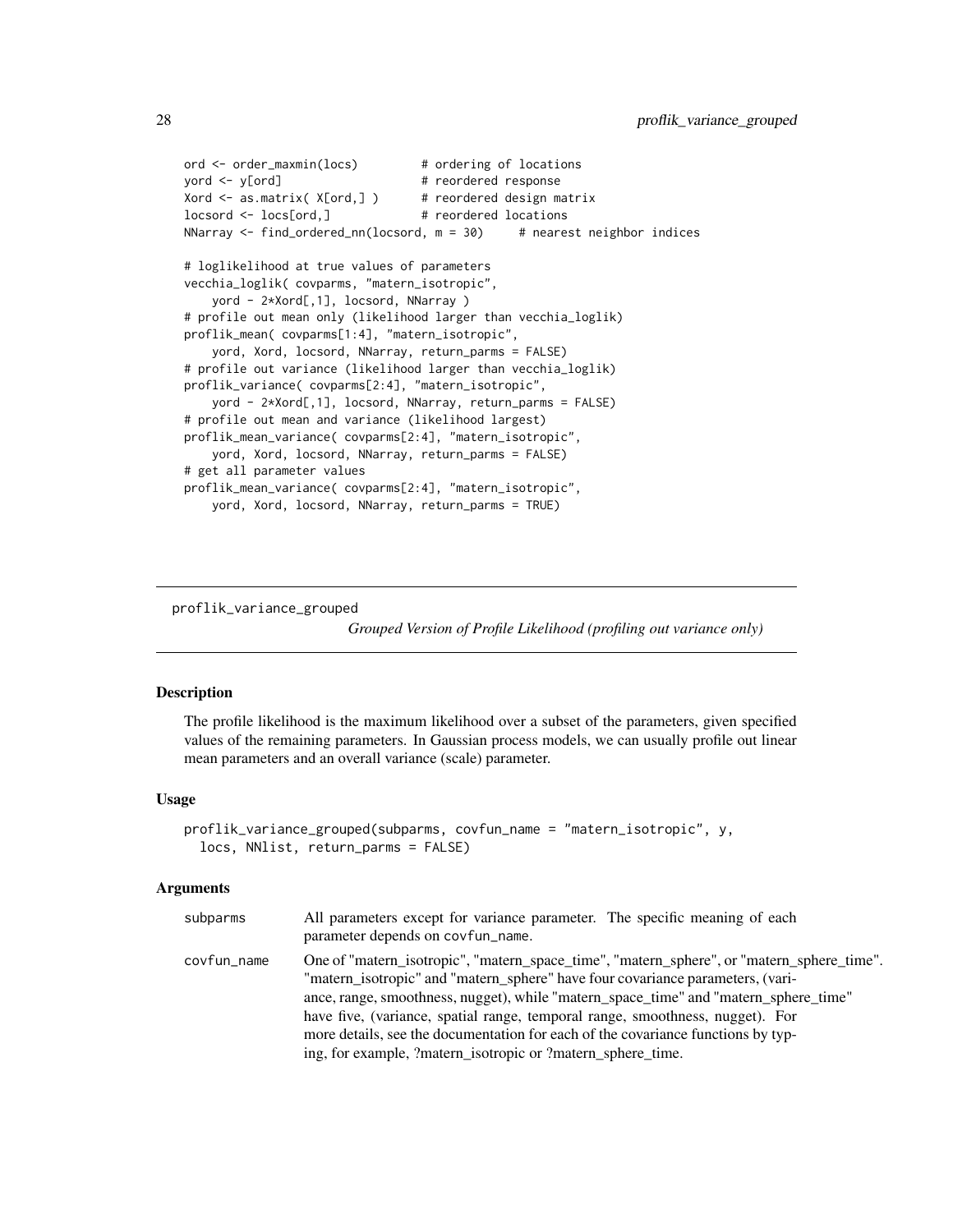| У            | vector of response values                                                                                                                                                                                                                                                                                                                                                                         |
|--------------|---------------------------------------------------------------------------------------------------------------------------------------------------------------------------------------------------------------------------------------------------------------------------------------------------------------------------------------------------------------------------------------------------|
| locs         | matrix of locations. Row i of locs specifies the location of element i of y, and<br>so the length of y should equal the number of rows of locs.                                                                                                                                                                                                                                                   |
| NNlist       | List object for grouped version of Vecchia's likelihood. Usually the result of<br>group_obs(NNarray).                                                                                                                                                                                                                                                                                             |
| return_parms | flag for whether the function should return the loglikelihood only (return_parms = $FALSE$ )<br>or to return both the loglikelihood and all of the parameter values, including<br>mean vector and variance parameter (return_parms = TRUE). Usually, we do<br>the optimization using return_parms = FALSE and then collect the parameter<br>estimates with another call with return_parms = TRUE. |

#### Details

It is important that the ordering of y and locs correspond to the ordering in NNarray. See example below.

#### Value

Either the loglikelihood only (if return\_parms = FALSE) or a list containing the loglikelihood, parameter values, and covariance matrix for linear mean parameters (if return\_parms = TRUE).

```
n1 < -50n2 <- 50 # size of grid of locations
locs <- as.matrix( expand.grid( (1:n1)/n1, (1:n2)/n2 ) )
n \leq -nrow(log)covparms = c(3, 0.1, 1, 0) # variance, range, smoothness, nugget
X = as_matrix( rep(1, n) ) # design matrix# simulated response
y <- 2*X[,1] + fast_Gp_sim(covparms, "matern_isotropic", locs, m = 30)
ord <- order_maxmin(locs) # ordering of locations
yord <- y[ord] # reordered response
Xord \leq as matrix( X[ord,] ) # reordered design matrix
locsord <- locs[ord,] # reordered locations
NNarray \le find_ordered_nn(locsord, m = 30) # nearest neighbor indices
NNlist <- group_obs(NNarray)
# loglikelihood at true values of parameters
vecchia_loglik_grouped( covparms, "matern_isotropic",
    yord - 2*Xord[,1], locsord, NNlist )
# profile out mean only (likelihood larger than vecchia_loglik)
proflik_mean_grouped( covparms[1:4], "matern_isotropic",
    yord, Xord, locsord, NNlist, return_parms = FALSE)
# profile out variance (likelihood larger than vecchia_loglik)
proflik_variance_grouped( covparms[2:4], "matern_isotropic",
    yord - 2*Xord[,1], locsord, NNlist, return_parms = FALSE)
# profile out mean and variance (likelihood largest)
proflik_mean_variance_grouped( covparms[2:4], "matern_isotropic",
```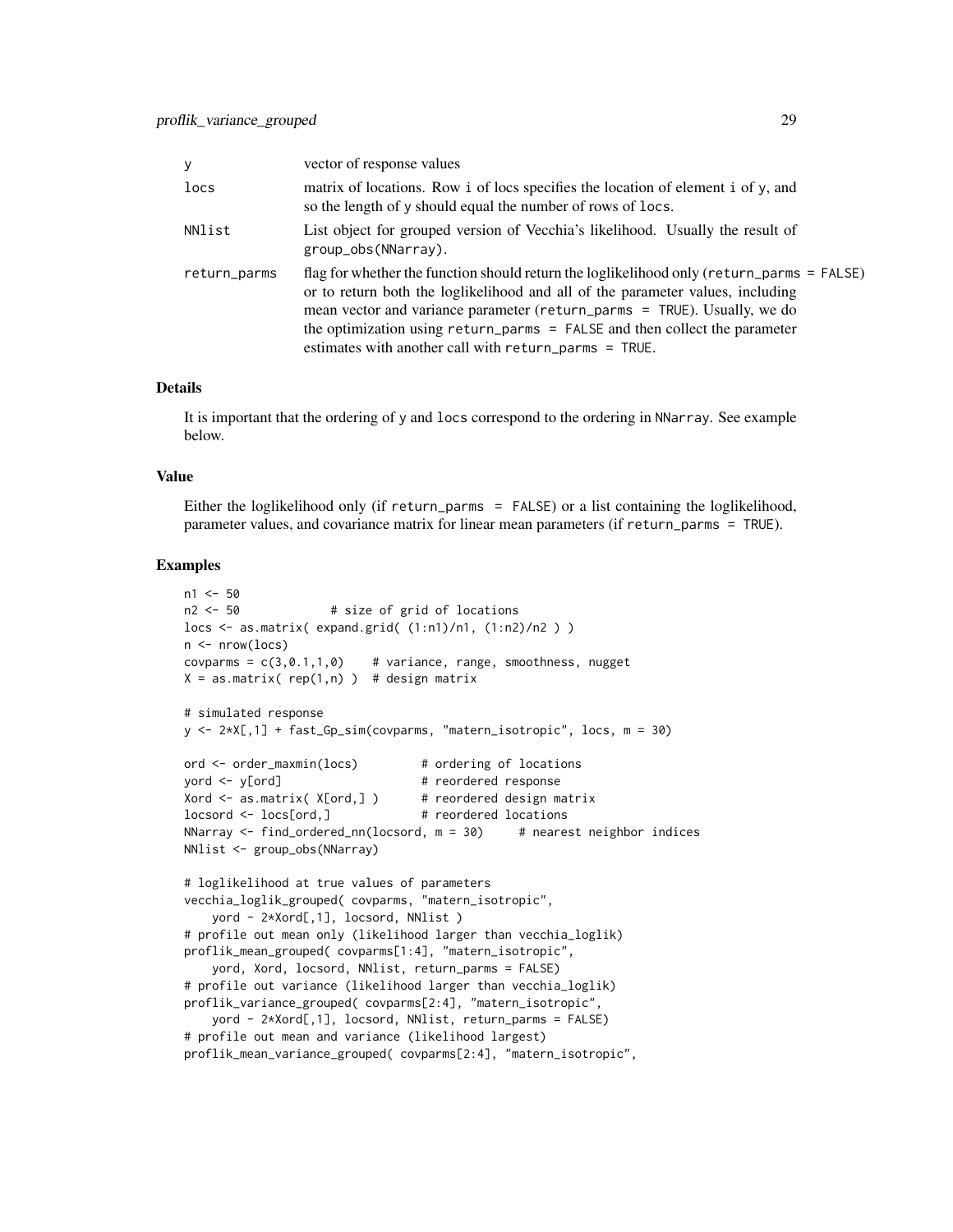```
yord, Xord, locsord, NNlist, return_parms = FALSE)
# get all parameter values
proflik_mean_variance_grouped( covparms[2:4], "matern_isotropic",
   yord, Xord, locsord, NNlist, return_parms = TRUE)
```
<span id="page-29-1"></span>

vecchia\_Linv *Inverse Cholesky factor implied by Vecchia's approximation*

#### Description

This function returns the entries of the sparse approximation to the Cholesky factor implied by Vecchia's (1988) approximation to the Gaussian loglikelihood. The approximation modifies the ordered conditional specification of the joint density; rather than each term in the product conditioning on all previous observations, each term conditions on a small subset of previous observations.

#### Usage

vecchia\_Linv(covparms, covfun\_name, locs, NNarray)

#### Arguments

| covparms    | A vector of covariance parameters appropriate for the specified covariance func-<br>tion                                                                                                                                                                                                                                                                                                                                                                                                                |
|-------------|---------------------------------------------------------------------------------------------------------------------------------------------------------------------------------------------------------------------------------------------------------------------------------------------------------------------------------------------------------------------------------------------------------------------------------------------------------------------------------------------------------|
| covfun name | One of "matern_isotropic", "matern_space_time", "matern_sphere", or "matern_sphere_time".<br>"matern_isotropic" and "matern_sphere" have four covariance parameters, (vari-<br>ance, range, smoothness, nugget), while "matern_space_time" and "matern_sphere_time"<br>have five, (variance, spatial range, temporal range, smoothness, nugget). For<br>more details, see the documentation for each of the covariance functions by typ-<br>ing, for example, ?matern_isotropic or ?matern_sphere_time. |
| locs        | matrix of locations. Row i of locs specifies the location of element i of y, and<br>so the length of y should equal the number of rows of locs.                                                                                                                                                                                                                                                                                                                                                         |
| NNarray     | A matrix of indices, usually the output from f ind_ordered_nn. Row i contains<br>the indices of the observations that observation i conditions on. By convention,<br>the first element of row i is i.                                                                                                                                                                                                                                                                                                   |

#### Value

matrix containing entries of sparse approximation to inverse Cholesky

```
n1 < -40n2 < -40n \leq -n1*n2locs <- as.matrix( expand.grid( (1:n1)/n1, (1:n2)/n2 ) )
```
<span id="page-29-0"></span>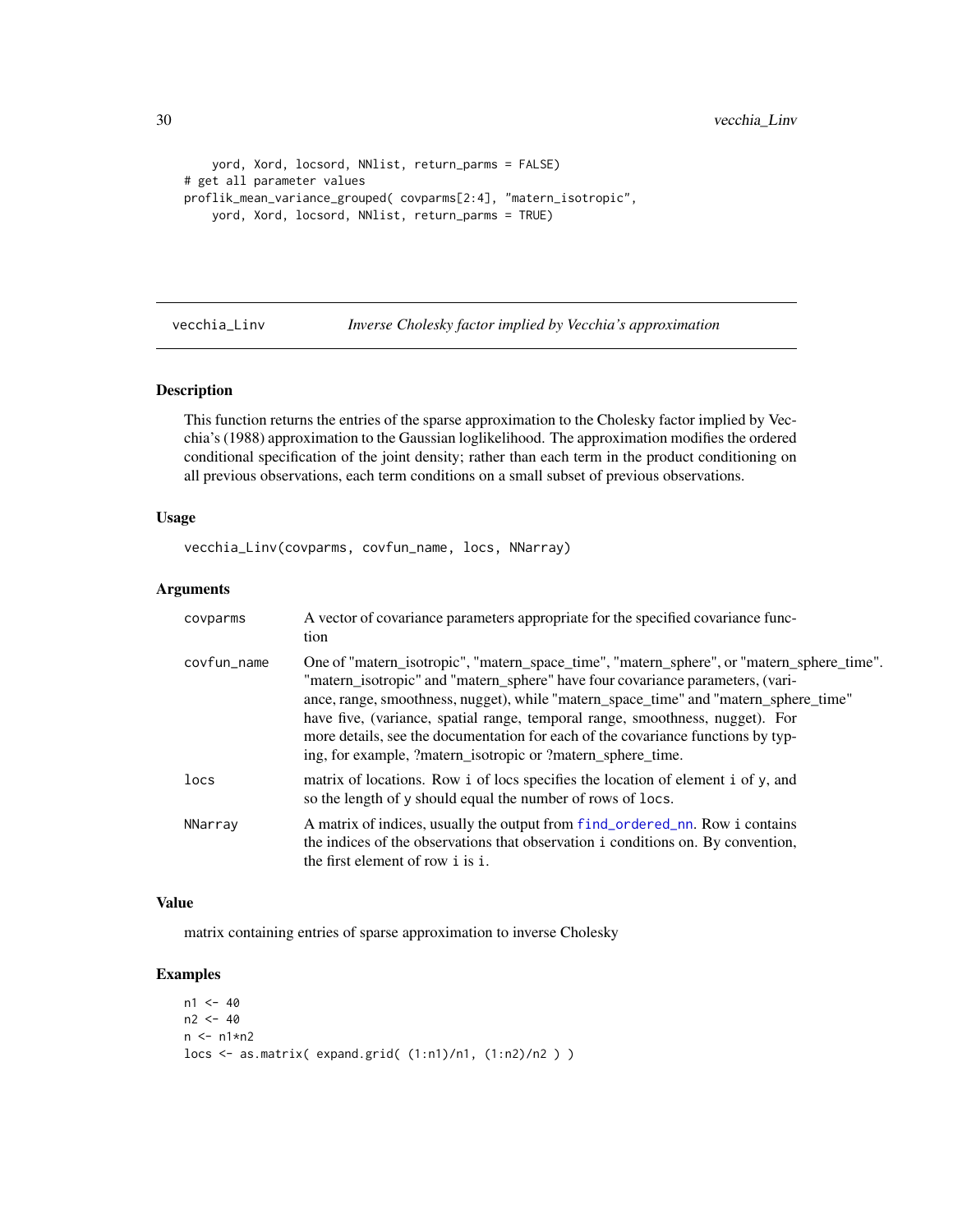```
covparms <-c(2, 0.2, 0.75, 0)ord <- order_maxmin(locs)
NNarray <- find_ordered_nn(locs,20)
Linv <- vecchia_Linv( covparms, "matern_isotropic", locs, NNarray )
```
vecchia\_Linv\_grouped *Inverse Cholesky factor implied by Vecchia's approximation*

#### Description

This function returns the entries of the sparse approximation to the Cholesky factor implied by Vecchia's (1988) approximation to the Gaussian loglikelihood. The approximation modifies the ordered conditional specification of the joint density; rather than each term in the product conditioning on all previous observations, each term conditions on a small subset of previous observations.

#### Usage

vecchia\_Linv\_grouped(covparms, covfun\_name, locs, NNlist)

#### Arguments

| covparms    | A vector of covariance parameters appropriate for the specified covariance func-<br>tion                                                                                                                                                                                                                                                                                                                                                                                                                |
|-------------|---------------------------------------------------------------------------------------------------------------------------------------------------------------------------------------------------------------------------------------------------------------------------------------------------------------------------------------------------------------------------------------------------------------------------------------------------------------------------------------------------------|
| covfun_name | One of "matern_isotropic", "matern_space_time", "matern_sphere", or "matern_sphere_time".<br>"matern_isotropic" and "matern_sphere" have four covariance parameters, (vari-<br>ance, range, smoothness, nugget), while "matern_space_time" and "matern_sphere_time"<br>have five, (variance, spatial range, temporal range, smoothness, nugget). For<br>more details, see the documentation for each of the covariance functions by typ-<br>ing, for example, ?matern_isotropic or ?matern_sphere_time. |
| locs        | matrix of locations. Row i of locs specifies the location of element i of y, and<br>so the length of y should equal the number of rows of locs.                                                                                                                                                                                                                                                                                                                                                         |
| NNlist      | A list with grouped neighbor information. Usually the output from group_obs (NNarray).                                                                                                                                                                                                                                                                                                                                                                                                                  |
|             |                                                                                                                                                                                                                                                                                                                                                                                                                                                                                                         |

#### Value

vector containing entries of grouped approximation to inverse Cholesky

```
n1 < -40n2 < -40n \leq -n1*n2locs <- as.matrix( expand.grid( (1:n1)/n1, (1:n2)/n2 ) )
covparms <- c(2, 0.2, 0.75, 0)
ord <- order_maxmin(locs)
NNarray <- find_ordered_nn(locs,20)
Linv <- vecchia_Linv( covparms, "matern_isotropic", locs, NNarray )
```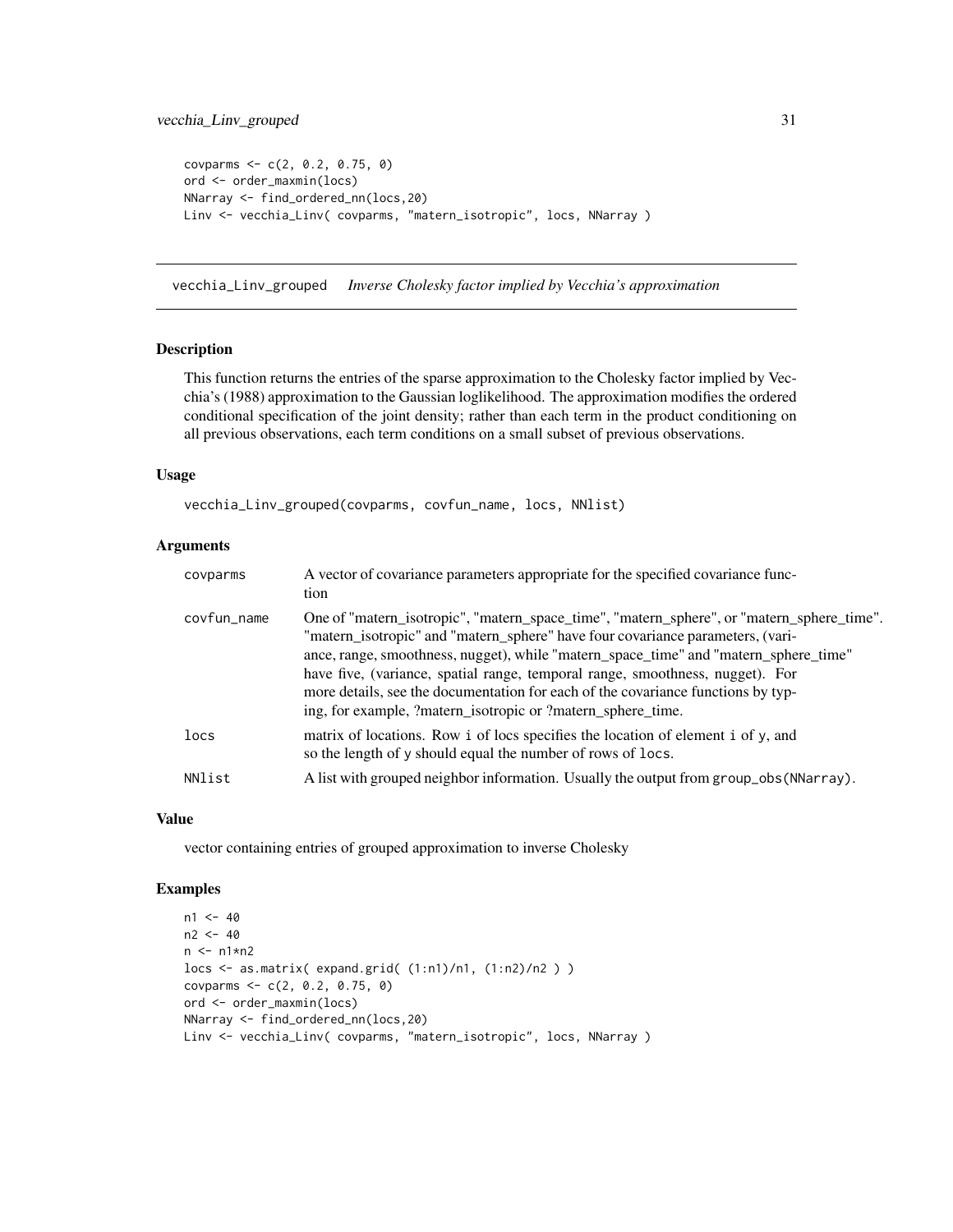<span id="page-31-0"></span>

#### Description

This function returns Vecchia's (1988) approximation to the Gaussian loglikelihood. The approximation modifies the ordered conditional specification of the joint density; rather than each term in the product conditioning on all previous observations, each term conditions on a small subset of previous observations.

#### Usage

```
vecchia_loglik(covparms, covfun_name, y, locs, NNarray)
```
#### Arguments

| covparms    | A vector of covariance parameters appropriate for the specified covariance func-<br>tion                                                                                                                                                                                                                                                                                                                                                                                                                |
|-------------|---------------------------------------------------------------------------------------------------------------------------------------------------------------------------------------------------------------------------------------------------------------------------------------------------------------------------------------------------------------------------------------------------------------------------------------------------------------------------------------------------------|
| covfun_name | One of "matern_isotropic", "matern_space_time", "matern_sphere", or "matern_sphere_time".<br>"matern_isotropic" and "matern_sphere" have four covariance parameters, (vari-<br>ance, range, smoothness, nugget), while "matern_space_time" and "matern_sphere_time"<br>have five, (variance, spatial range, temporal range, smoothness, nugget). For<br>more details, see the documentation for each of the covariance functions by typ-<br>ing, for example, ?matern_isotropic or ?matern_sphere_time. |
| y           | vector of response values                                                                                                                                                                                                                                                                                                                                                                                                                                                                               |
| locs        | matrix of locations. Row i of locs specifies the location of element i of y, and<br>so the length of y should equal the number of rows of locs.                                                                                                                                                                                                                                                                                                                                                         |
| NNarray     | A matrix of indices, usually the output from find_ordered_nn. Row i contains<br>the indices of the observations that observation i conditions on. By convention,<br>the first element of row i is i.                                                                                                                                                                                                                                                                                                    |

#### Value

the Gaussian loglikelihood

```
n1 < -40n2 < -40n \leq -n1*n2locs <- as.matrix( expand.grid( (1:n1)/n1, (1:n2)/n2 ) )
covparms <- c(2, 0.2, 0.75, 0)
y <- fast_Gp_sim(covparms, "matern_isotropic", locs, 50 )
ord <- order_maxmin(locs)
NNarray <- find_ordered_nn(locs,20)
loglik <- vecchia_loglik( covparms, "matern_isotropic", y, locs, NNarray )
```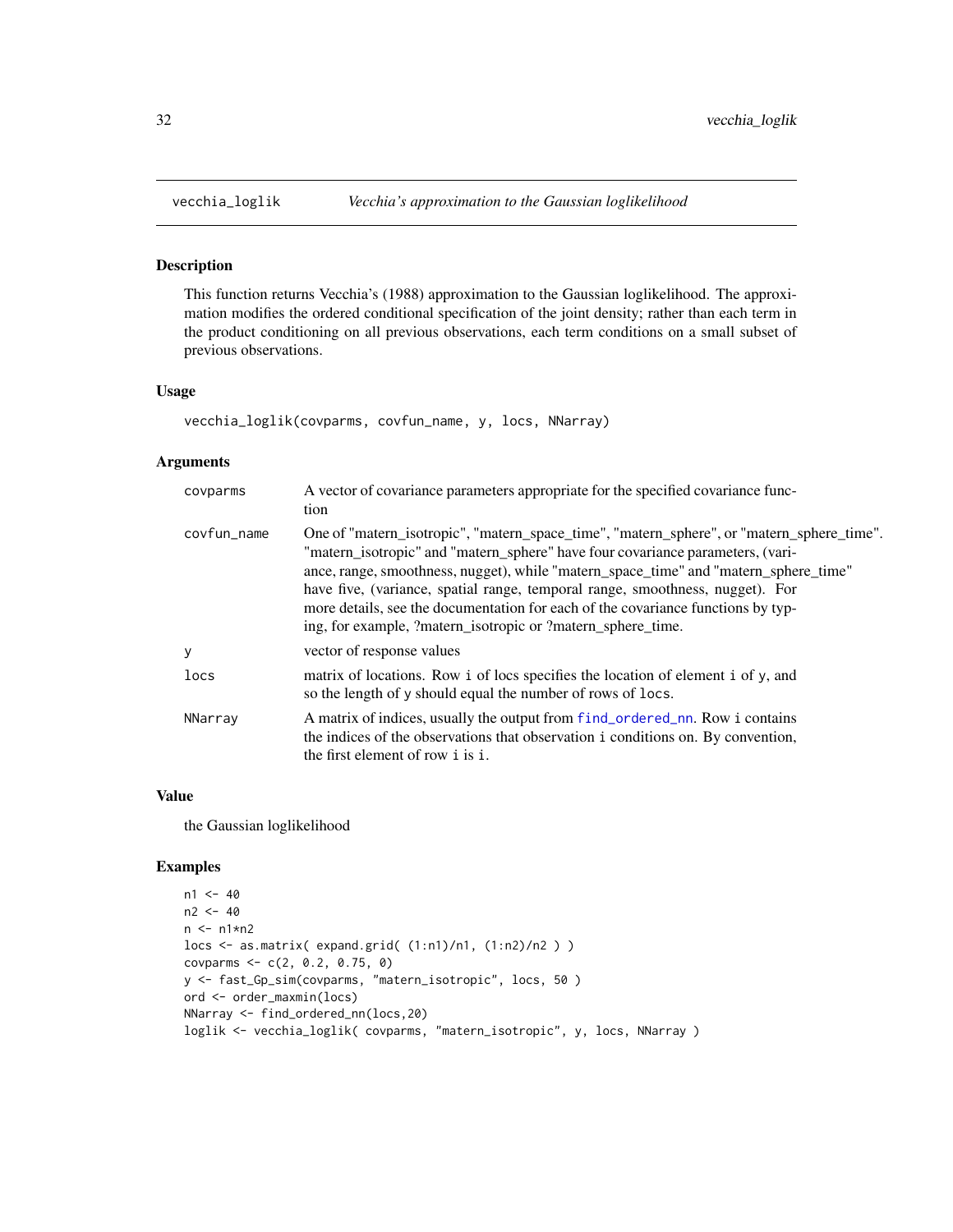<span id="page-32-0"></span>vecchia\_loglik\_grouped

*Grouped Vecchia's approximation to the Gaussian loglikelihood*

#### Description

This function returns the grouped version (Guinness, 2018) of Vecchia's (1988) approximation to the Gaussian loglikelihood. The approximation modifies the ordered conditional specification of the joint density; rather than each term in the product conditioning on all previous observations, each term conditions on a small subset of previous observations.

#### Usage

```
vecchia_loglik_grouped(covparms, covfun_name, y, locs, NNlist)
```
#### Arguments

| covparms    | A vector of covariance parameters appropriate for the specified covariance func-<br>tion                                                                                                                                                                                                                                                                                                                                                                                                                |
|-------------|---------------------------------------------------------------------------------------------------------------------------------------------------------------------------------------------------------------------------------------------------------------------------------------------------------------------------------------------------------------------------------------------------------------------------------------------------------------------------------------------------------|
| covfun_name | One of "matern_isotropic", "matern_space_time", "matern_sphere", or "matern_sphere_time".<br>"matern_isotropic" and "matern_sphere" have four covariance parameters, (vari-<br>ance, range, smoothness, nugget), while "matern_space_time" and "matern_sphere_time"<br>have five, (variance, spatial range, temporal range, smoothness, nugget). For<br>more details, see the documentation for each of the covariance functions by typ-<br>ing, for example, ?matern_isotropic or ?matern_sphere_time. |
| У           | vector of response values                                                                                                                                                                                                                                                                                                                                                                                                                                                                               |
| locs        | matrix of locations. Row i of locs specifies the location of element i of y, and<br>so the length of y should equal the number of rows of locs.                                                                                                                                                                                                                                                                                                                                                         |
| NNlist      | A list with grouped neighbor information. Usually the output from group_obs (NNarray).                                                                                                                                                                                                                                                                                                                                                                                                                  |

#### Value

grouped version of Vecchia's approximation to the Gaussian loglikelihood

```
n1 < -40n2 < -40n \leq -n1*n2locs <- as.matrix( expand.grid( (1:n1)/n1, (1:n2)/n2 ) )
covparms <- c(2, 0.2, 0.75, 0)
y <- fast_Gp_sim(covparms, "matern_isotropic", locs, 50 )
ord <- order_maxmin(locs)
NNarray <- find_ordered_nn(locs,20)
NNlist <- group_obs(NNarray)
loglik <- vecchia_loglik_grouped( covparms, "matern_isotropic", y, locs, NNlist )
```